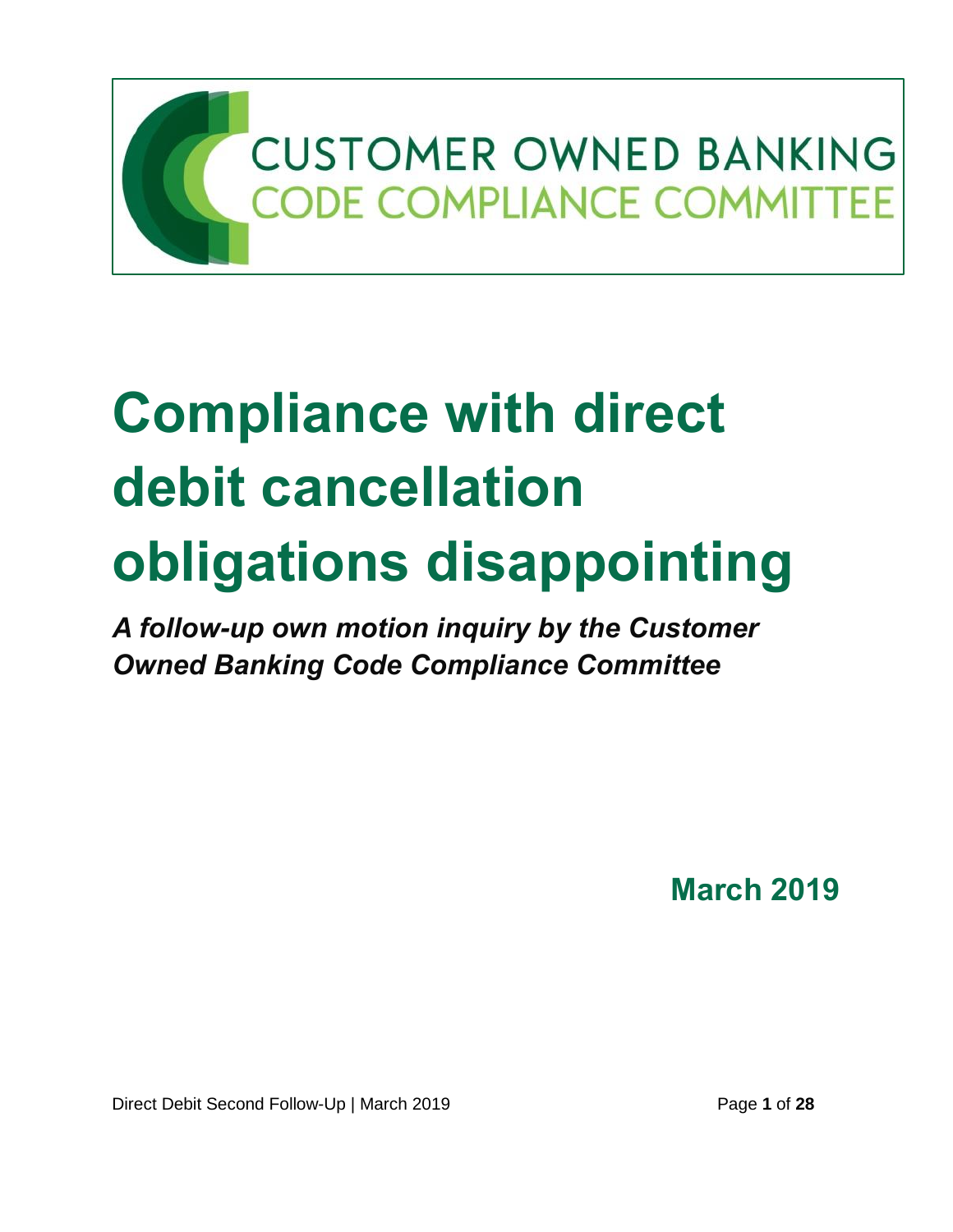# **Contents**

| Addressing confusion between direct debits and recurring credit card payments 19 |  |
|----------------------------------------------------------------------------------|--|
|                                                                                  |  |
|                                                                                  |  |
|                                                                                  |  |
|                                                                                  |  |
|                                                                                  |  |
|                                                                                  |  |
|                                                                                  |  |
|                                                                                  |  |
|                                                                                  |  |
|                                                                                  |  |
|                                                                                  |  |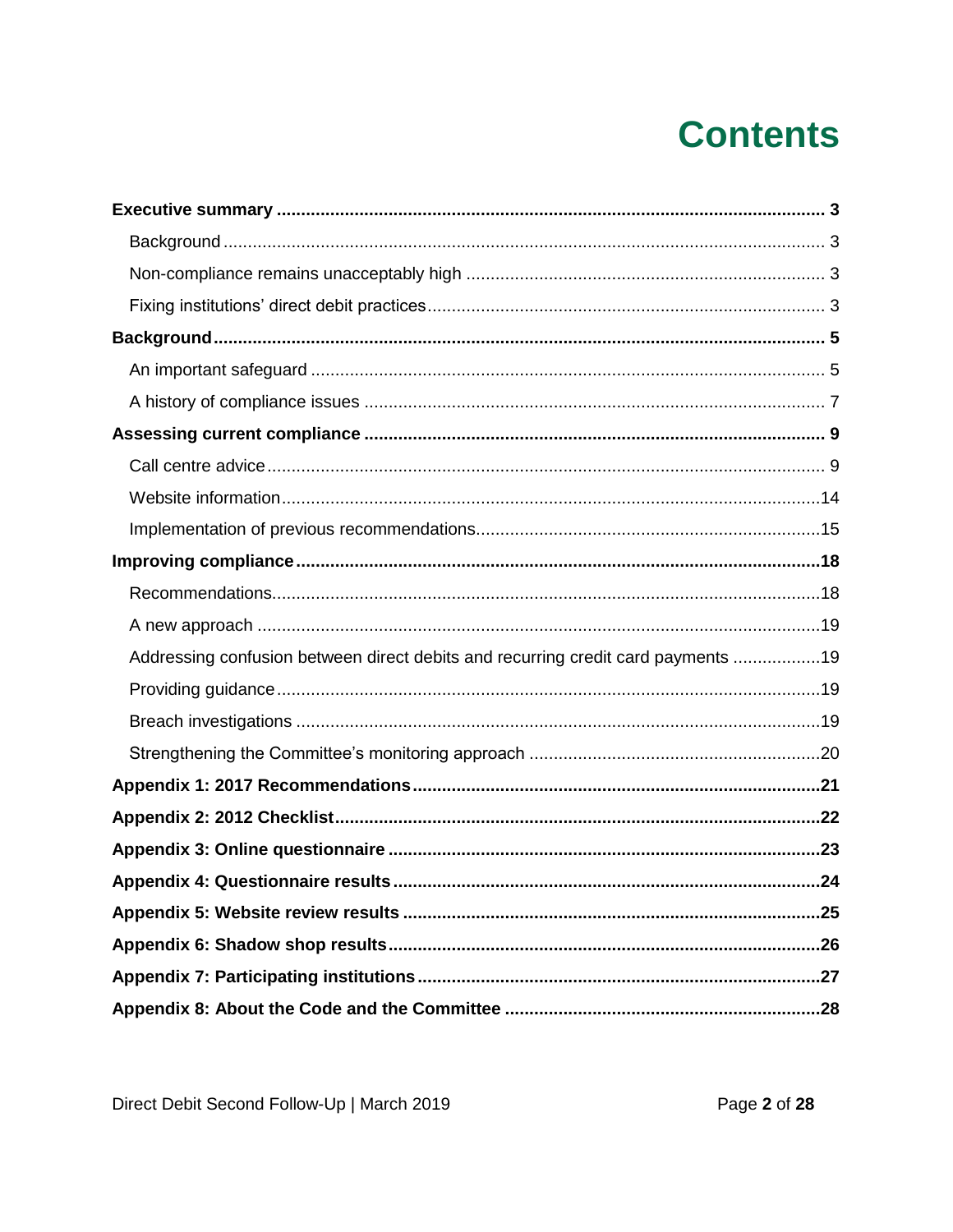# **Executive summary**

<span id="page-2-0"></span>**Section 20.1 of the Customer Owned Banking Code of Practice (the Code) gives customers the right to ask their institution to cancel a direct debit and requires the institution to action such a request promptly. This is an important safeguard that helps customers – especially those in financial difficulty – to maintain control of their finances.**

# <span id="page-2-1"></span>**Background**

Non-compliance with this important obligation has been a long-standing concern of the Committee. The Committee first highlighted the issue in [2010,](http://www.cobccc.org.au/uploads/2011/03/MBCOP-Clause-20-Direct-Debits-Full-Report-Mar-2011.pdf) while follow-up research in [2012](http://www.cobccc.org.au/uploads/2012/06/DirectDebitReport-June-2012.pdf) and [2017](http://www.cobccc.org.au/uploads/2017/09/COB-OMI-Direct-Debit-Follow-Up-Sep2017.pdf) revealed that compliance had improved only slightly. Non-compliance remains an ongoing issue.

In light of these trends, the Committee has conducted additional follow-up research. This research included shadow shopping, a review of institutions' websites and a compliance questionnaire. The questionnaire was included with the 2018 Annual Compliance Statement (ACS) and assessed the impact and implementation of the Committee's previous recommendations.

# <span id="page-2-2"></span>**Non-compliance remains unacceptably high**

The results of the Committee's 2018 follow-up show that although there has been some further improvement, non-compliance is still unacceptably high. Customer service representatives gave a compliant response to an enquiry in only 57% of calls. At the same time, institutions' online information needs improvement and was found to be readily accessible on just 38% of websites.

Previous Committee recommendations have only been partially implemented by institutions, and the changes that have been made do not seem to have led to significant or lasting compliance improvements. Staff training appears to have been implemented and processes put in place, yet this is not reflected in daily practice.

# <span id="page-2-3"></span>**Fixing institutions' direct debit practices**

The Committee now wants to see a sustainable and permanent fix to this long-standing issue. Should problems persist, the Committee will consider using its powers to apply sanctions and name the institutions involved in its Annual Report. In the meantime, the Committee has made fresh recommendations to support compliance and good practice.

# **Recommendation 1**

Add clear, simple customer guidance on direct debit cancellation to institutions' websites. This guidance should be easy to find via search functions and explain the difference between

Direct Debit Second Follow-Up | March 2019 **Page 3** of 28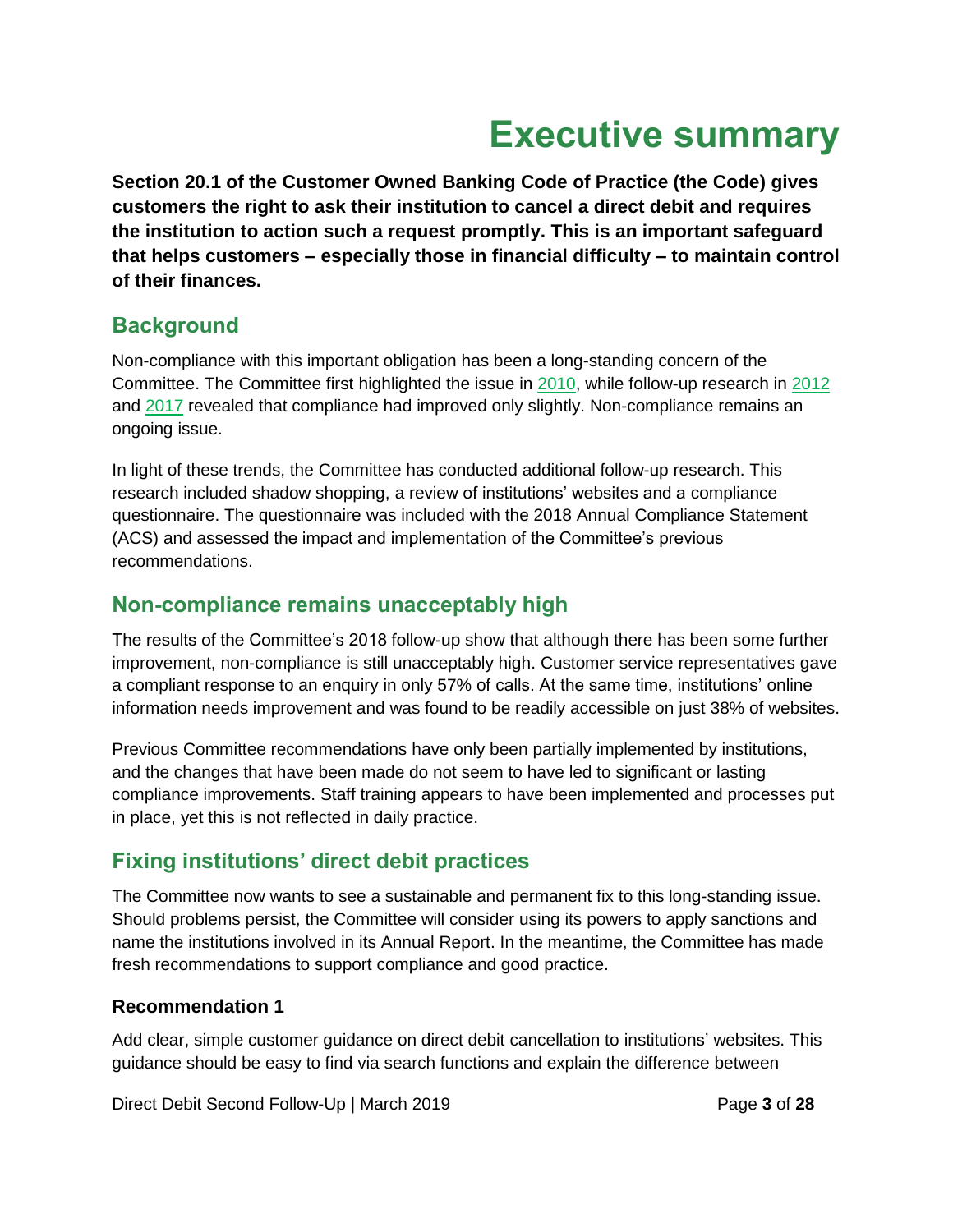recurring payments set up with a credit or debit card versus direct debits set up using a BSB and account number.

### **Recommendation 2**

Explore and implement ways to allow customers to cancel direct debits through their existing online banking services at **no** cost.

### **Recommendation 3**

Ensure that all frontline staff are aware of the direct debit Code obligations by:

- providing Code-related and operational training programs to both new and existing staff
- providing easily accessible quick reference guides and cancellation processes
- sharing the Committee's reports and findings
- updating and reminding staff through newsletters, emails, intranet news items or team meetings
- increasing staff awareness of the impact of providing incorrect information, especially for customers in financial difficulty.

All staff should be required to undertake refresher training on the bank's obligations at least once a year.

### **Recommendation 4**

Ensure that monitoring, quality assurance and audit staff are aware of the Code obligations so that they can identify non-compliance. Any non-compliance identified should be raised with the staff concerned and reported to the Committee as part of the Annual Compliance Statement.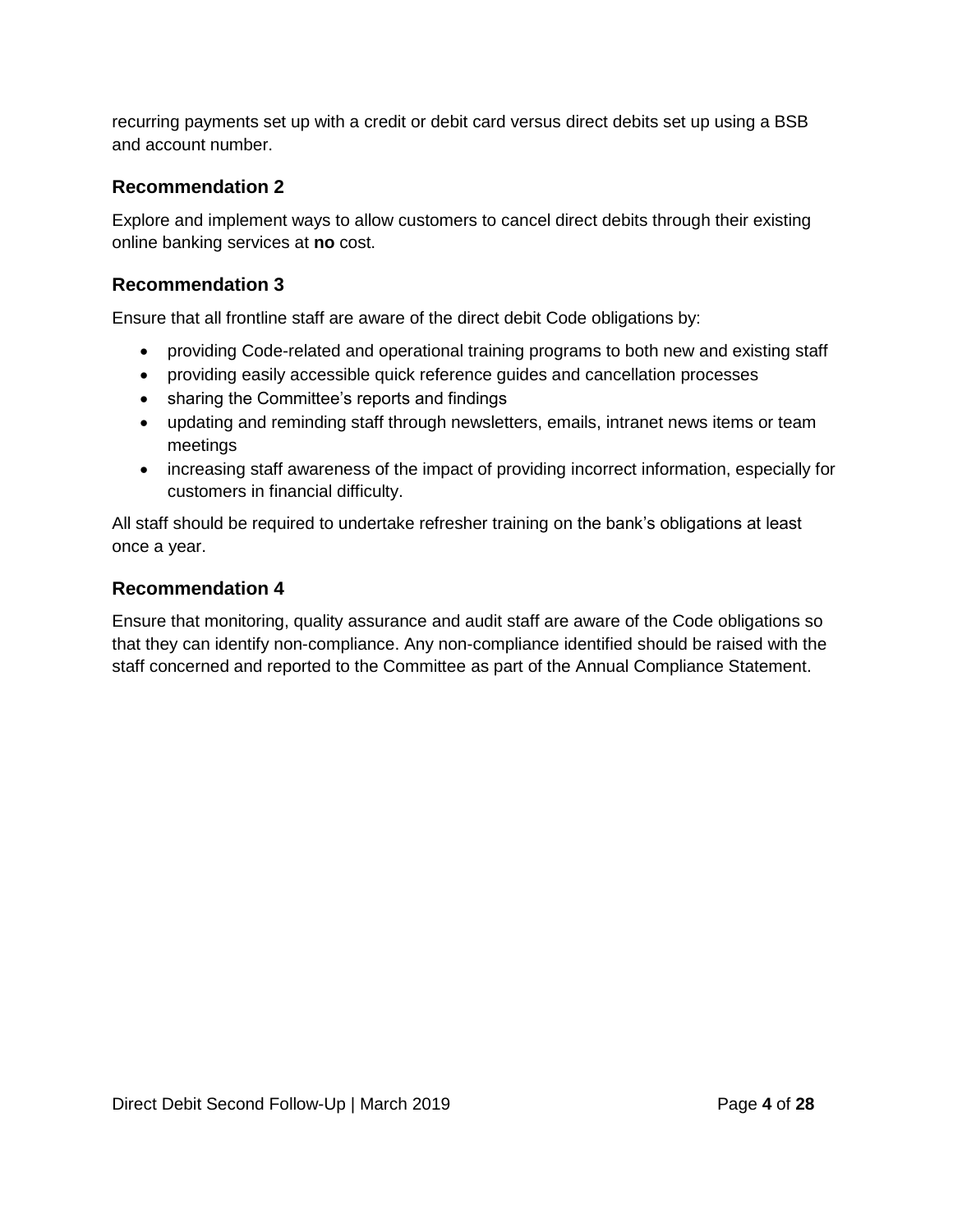# **Background**

<span id="page-4-0"></span>**Each month across Australia, consumers authorise more than 50 million direct debit transactions. Customers sometimes choose to cancel these direct debit arrangements, and when they do, the Code requires customer owned banking institutions to accept and promptly process cancellation requests.**

# <span id="page-4-1"></span>**An important safeguard**

By setting up a direct debit, a customer allows a merchant or service provider to withdraw money from the customer's transaction account into a merchant account at set times – for example, to pay bills or make repayments. These debits are processed through the Bulk Electronic Clearing System (BECS), a framework administered by the Australian Payments Clearing Association.

It can be difficult for consumers to cancel direct debits directly with merchants. As a result, the ability to cancel direct debits via the institution is a powerful safeguard that gives customers control over their finances.

For customers in financial difficulty, cancelling a direct debit can be a crucial assistance strategy: one that allows them to prioritise basic living expenses, such as rent and food. Customers often lack knowledge of financial products and services and are not aware that institutions are obliged to cancel a direct debit.<sup>1</sup> It is crucial, therefore, that institutions provide the correct information when customers enquire about cancelling a direct debit.

Conversely, where an institution provides inaccurate guidance or fails to accept or act on a customer's direct debit cancellation request, the losses to customers can include:

overdrawing an account, causing additional fees and charges to be imposed by both the bank and the merchant; transactions being dishonoured, which can also result in fees and leave consumers at risk of other collection measures; or loss of funds, which may have needed to be prioritised for other purposes.<sup>2</sup>

Such impacts are particularly detrimental for customers in financial difficulty.

# **The Code obligations**

The Code recognises the importance of this safeguard, and under section 20.1, institutions are required to take and promptly process a request to cancel a direct debit.

<sup>1</sup> Fitzsimmons, Caitlin, 10 November 2017, ['Banks are failing in their obligations to cancel direct debits'](https://www.smh.com.au/money/saving/banks-are-failing-in-their-obligations-to-cancel-direct-debits-20171110-gzj6jg.html), *Sydney Morning Herald*.

<sup>2</sup> Care Inc, CHOICE, Consumer Credit Law Centre South Australia et al, September 2016, *[Joint Consumer](https://cclswa.org.au/download/code-of-banking-practice-review/)  [Representative Submission to the Australian Bankers' Association Inc. Independent Review of the Code of Banking](https://cclswa.org.au/download/code-of-banking-practice-review/)  [Practice 2016](https://cclswa.org.au/download/code-of-banking-practice-review/)*.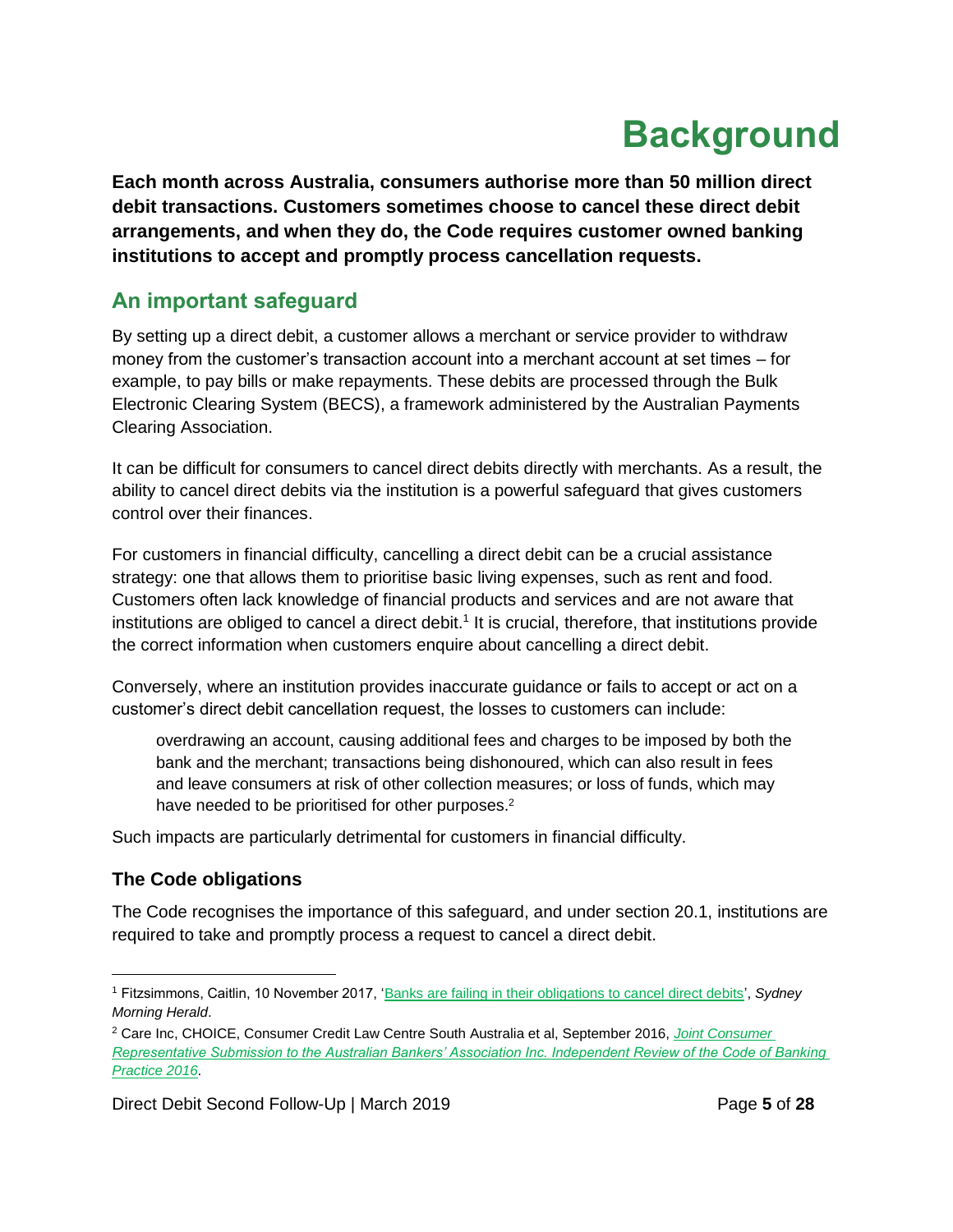We will act promptly to cancel a direct debit facility linked to your transaction account if *you ask us to do so, and we will give you an estimate of how long cancellation will take. We will not tell you to try and cancel the facility with the biller or other direct debit user first (but we may suggest that you also contact the direct debit user).*

The Customer Owned Banking Association [\(COBA\)](http://www.customerownedbanking.asn.au/) has elaborated on the Code standard with additional guidance, stating that while institutions may suggest that the customer **also** contact the merchant to advise them of the change, institutions cannot direct consumers to first make the request to the merchant or service provider:

*Your institution must allow a customer to cancel a direct debit on their transaction account directly with your institution. It must not direct, or suggest, that the customer should first raise the cancellation request directly with the merchant. However, it would generally be accepted as good practice to suggest that a customer to contact the merchant to advise of the cancellation of the direct debit facility in order to avoid any fees the merchant may charge for a rejected direct debit facility. 3*

In addition to the Code requirements, [the BECS procedures and regulations](http://www.apca.com.au/payment-systems/direct-entry) for recurring direct entry payment instructions also apply. Clause 7.12(h) of the BECS procedures requires an institution to:

- accept an instruction in writing, or in any such form as it determines, from a customer to cancel a direct debit
- act on that instruction by promptly forwarding a cancellation request to the debit user's bank (Sponsor)
- ensure, as far as practicable, that no further debits under the relevant debit authority are posted to the customer's account.

### **Direct debits vs recurring credit or debit card payments**

Under the Code, direct debits are different from recurring credit or debit card payments. The direct debit obligations in the Code apply only to payments set up using a BSB and account number, and not to those that use the customer's 16-digit credit or debit card number.

 $\overline{a}$ 

<sup>3</sup> Customer Owned Banking Association, June 2016, *Customer Owned Banking Code of Practice Compliance Manual*, p. 96.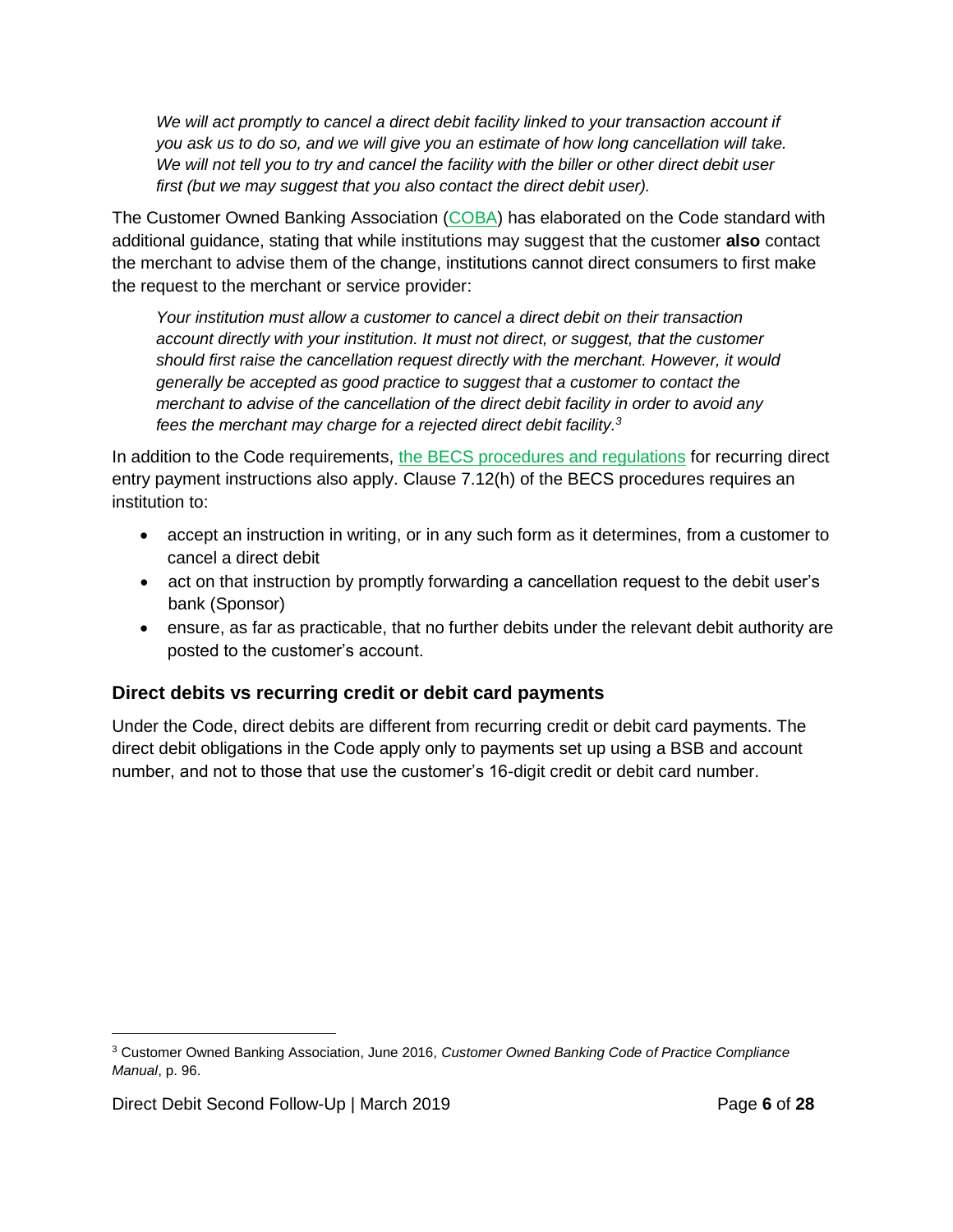# <span id="page-6-0"></span>**A history of compliance issues**

The Committee conducted two previous inquiries into institutions' compliance with the Code's direct debit obligations.

### **2010 inquiry uncovers high non-compliance in branches and call centres**

In 2010, the Committee conducted two shadow shopping exercises to assess the extent to which institutions were complying with section  $20.1$ .<sup>4</sup> The shadow shopping covered 33 institutions and involved making a general enquiry with call centre or branch staff about cancelling a direct debit.

The Committee found a high level of non-compliance. In August 2010, seven out of ten participating institutions provided incorrect or inadequate advice at the call centre level. In November 2010, compliance had improved only slightly: 60% of the institutions surveyed earlier were still providing incorrect or inadequate information.

In its March 2011 report, the Committee recommended that all institutions ensure that staff are adequately trained and fully comprehended both the Code obligations and the BECS rules.

### **2012 follow-up indicates little or no improvement**

In March and April 2012, the Committee conducted a follow-up inquiry into direct debits compliance. <sup>5</sup> The follow-up involved 44 institutions in a shadow shopping exercise similar to the 2010 inquiry, as well as a desktop review of institutions' disclosure documents and associated website content.

The Committee found that most (70%) institutions' disclosure documents provided correct information about the cancellation process. However, there was little to no improvement in the oral advice, which remained non-compliant for 60% of participating institutions.

The Committee's June 2012 report included a sample direct debit compliance checklist intended to assist institutions in their application of the direct debit arrangements obligations under the Code. The checklist is reproduced in [Appendix 2.](#page-21-0)

# **2017 follow-up highlights problems with written information**

A further follow-up in 2017<sup>6</sup> confirmed that while there appeared to have been some improvement, compliance with section 20.1 remained patchy, with only a minority of subscribing

 $\overline{a}$ 

<sup>4</sup> Code Compliance Committee Mutuals, March 2011, *[Direct Debits: Shadow Shopping Exercise](http://www.cobccc.org.au/uploads/2011/03/MBCOP-Clause-20-Direct-Debits-Full-Report-Mar-2011.pdf)*.

<sup>5</sup> Code Compliance Committee Mutuals, June 2012, *[Mutual Banking Code of Practice: Stopping a Direct Debit](http://www.cobccc.org.au/uploads/2012/06/DirectDebitReport-June-2012.pdf)  [Arrangement](http://www.cobccc.org.au/uploads/2012/06/DirectDebitReport-June-2012.pdf)*.

<sup>6</sup> Customer Owned Banking Code Compliance Committee, September 2017*, [Direct Debit Follow Up Own Motion](http://www.cobccc.org.au/uploads/2017/09/COB-OMI-Direct-Debit-Follow-Up-Sep2017.pdf)*  [Inquiry.](http://www.cobccc.org.au/uploads/2017/09/COB-OMI-Direct-Debit-Follow-Up-Sep2017.pdf)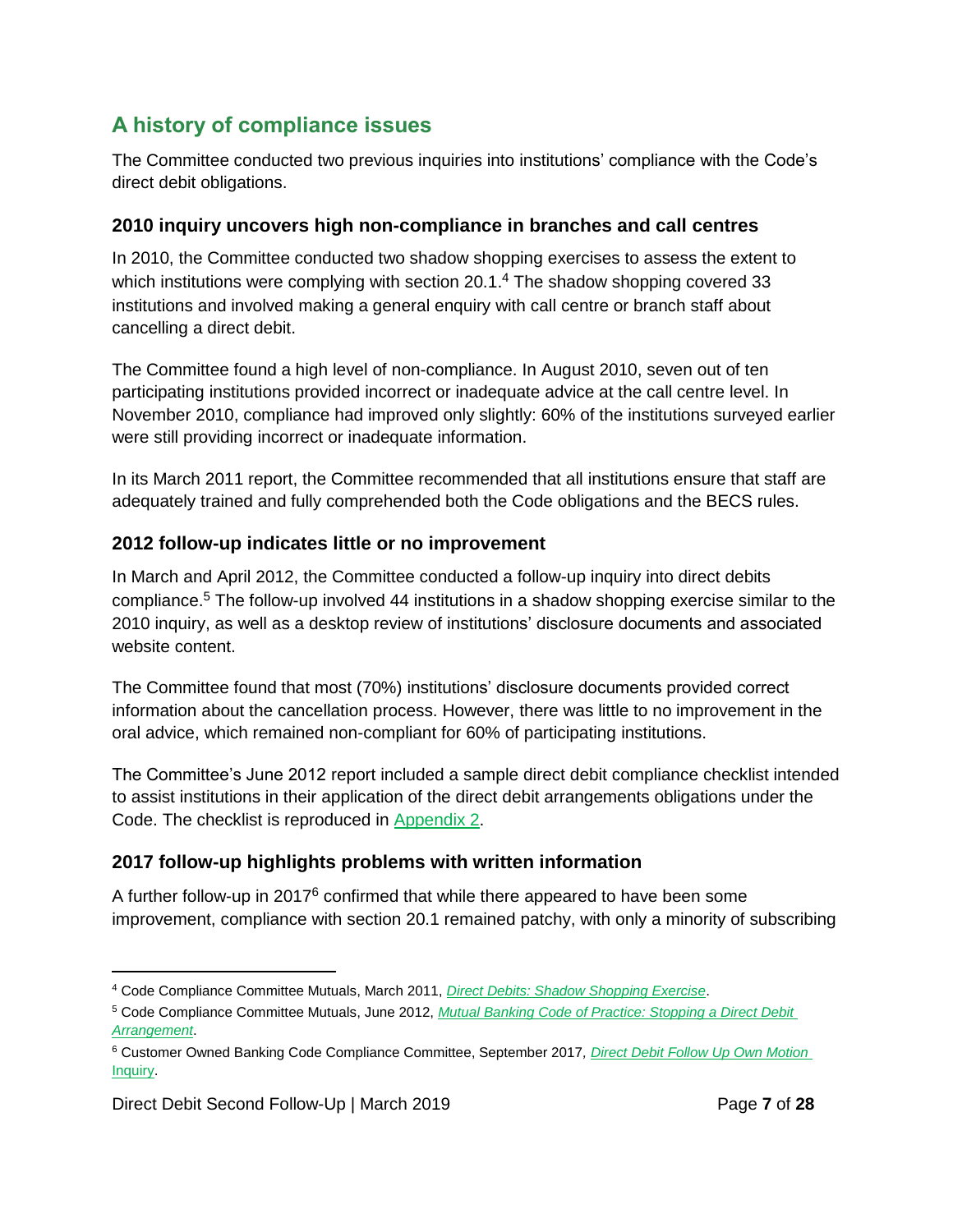institutions achieving best practice standards. An audit of 17 large institutions' websites indicated that there were still problems with the written advice provided to customers online. One-third of the institutions included in the audit still used wording that was either unclear or, in one case, incorrect and non-compliant. Online direct debit cancellation information was rarely easily discoverable via keyword searches.

As a result of the findings of this inquiry, the Committee made six recommendations for improvements to policy and procedures, customer information and compliance monitoring.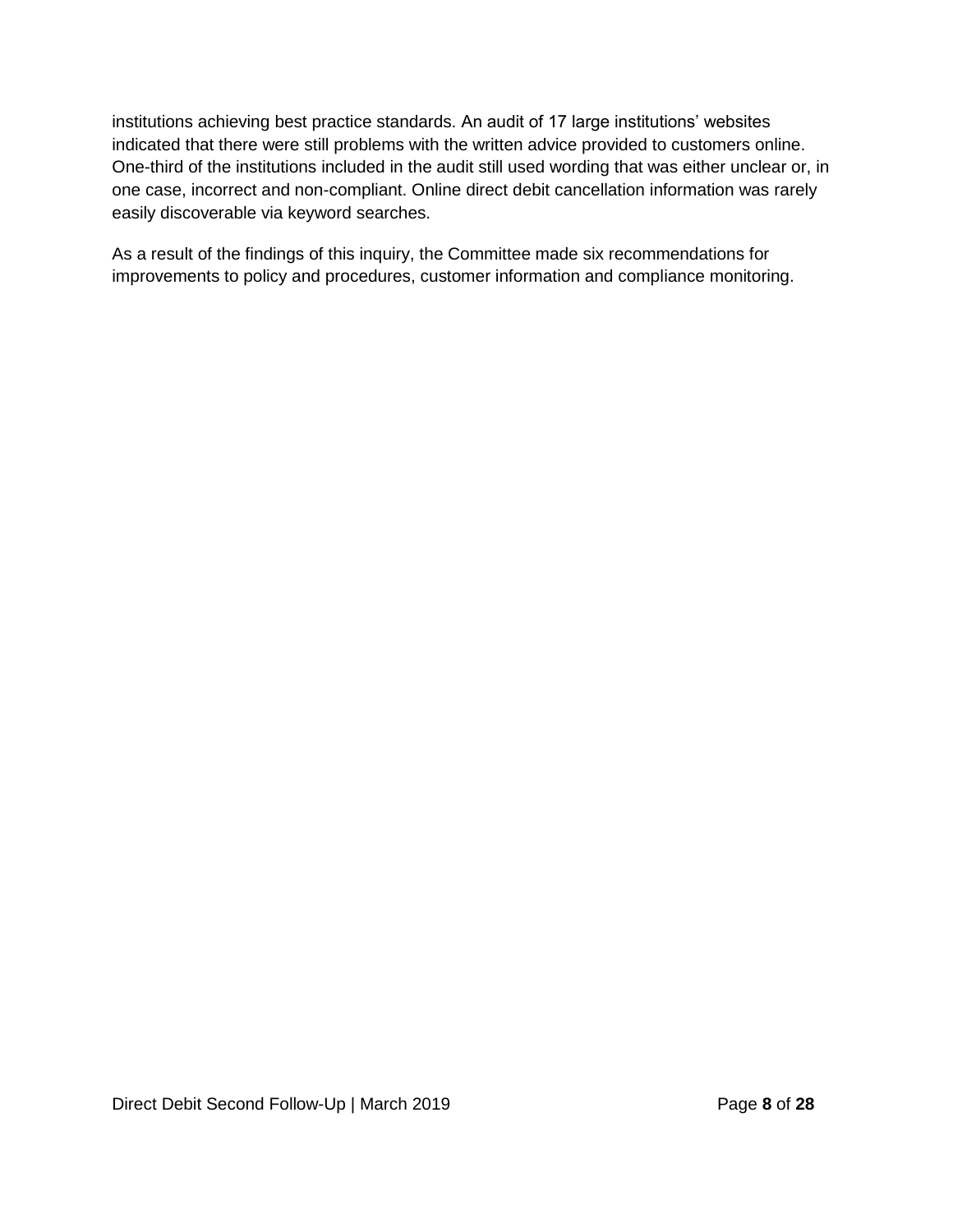# **Assessing current compliance**

<span id="page-8-0"></span>**In light of the evidence of ongoing compliance issues, the Committee decided to investigate current practice with a follow-up to its earlier research. Through shadow shopping, a website review and analysis of data received as part of its 2018 ACS, the Committee assessed whether compliance had improved.**

# <span id="page-8-1"></span>**Call centre advice**

The Committee conducted a shadow shopping exercise encompassing 64 institutions. A caller contacted each institution's contact centre stating that they were enquiring on behalf of another person about whether they could cancel a direct debit with a merchant, such as a gym. In line with what might be expected of the average consumer, the caller presented as having little understanding of how to cancel a direct debit.

Staff responses were noted and assessed for compliance with the Code (**Figure 1**). A response was considered compliant where the staff member stated that the institution could cancel the direct debit **and** did not suggest that the customer contact the merchant first. Conversely, in a non-compliant response the staff member stated that either:

- the institution could not cancel the direct debit
- the direct debit could only be cancelled with the merchant
- the cancellation should be lodged with the merchant first, with the customer returning to the institution if there was a problem. $<sup>7</sup>$ </sup>





In order to accurately assess compliance overall, each institution was contacted twice. While 64 institutions were contacted, one large institution was excluded from the exercise due to call wait

 $\overline{a}$ 

 $7$  Note that in earlier years, such responses were labelled 'partially compliant'. However, these responses do not meet the Code's requirements and are now identified as 'non-compliant'.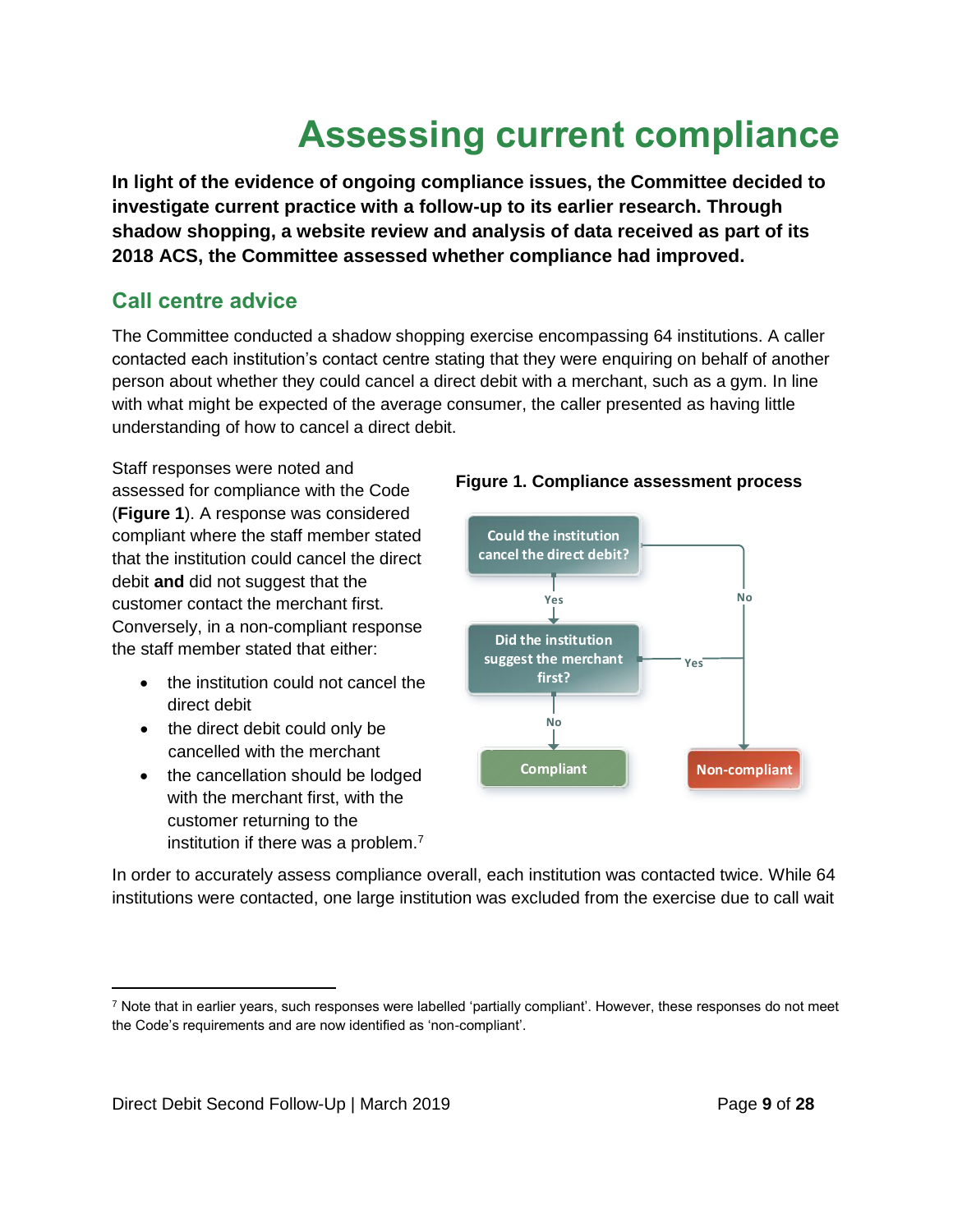times that exceeded 60 minutes on a number of occasions, which was later confirmed as a service issue due to a system upgrade.

### **Compliance rates**

Results of the shadow shopping show that direct debit cancellation remains a compliance issue, with only 57% of responses meeting the compliance criteria (**Chart 1**). In 15% of cases, the caller was directed to first contact the merchant, and return to the institution if there were any issues. One institution advised the shopper that it was 'possible' to cancel a direct debit, which does not meet the compliance criteria. **Table 1** sets out examples of compliant and noncompliant responses.

### **Chart 1. Response compliance**



#### **Table 1. Examples of compliant and non-compliant responses**

#### **Compliant responses**

*The customer service representative advised that the cancellation can be processed, and it would be best to also let the third party know as well. There also may be a fee if the merchant continues to take money.* 

*The customer service representative asked how the direct debit was set up and suggested the vendor would be the safer option, as some merchants have multiple merchant IDs. However, the representative was happy to cancel the direct debit over the phone and requested an email that can be sent later for future reference.*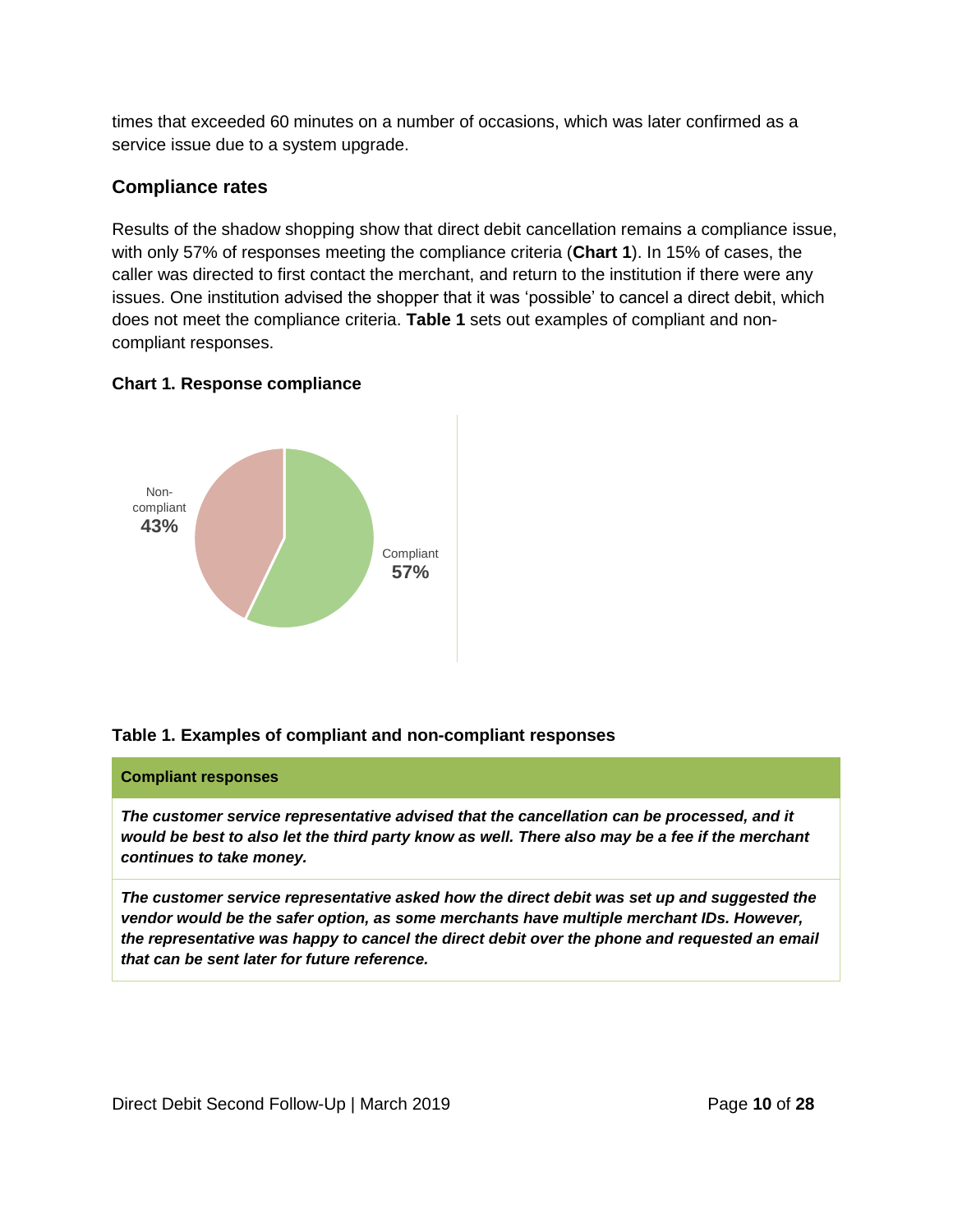#### **Non-compliant responses**

*The customer service representative advised that all the institution does is process, and while they can cancel, the direct debit would not be 100% cancelled. It is best to contact the merchant unless it is a periodical payment.* 

*The customer service representative suggested that the customer go to the merchant first as the agreement is between the account holder and the merchant. The institution can only put a stop on it.*

*The customer service representative advised that the institution can cancel the direct debit, however, if it is cancelled and the merchant takes money out, the account holder will be in arrears. The account holder does not need to contact anyone except for the merchant. The customer service representative described their own experience successfully cancelling a direct debit with a gym, rather than going through an institution.*

These results represent only a slight improvement from previous years. Earlier shadow shopping exercises found that between 30% and 40% of participating institutions provided fully compliant advice. 8

Staff within the same institution often provided inconsistent advice. Although some 57% of responses were compliant, only 38% of institutions were consistently compliant, providing a compliant response in both rounds of the shadow shopping exercise (**Chart 2**). A further 38% of institutions provided a compliant response in one round but not the other, while around onequarter of institutions (24%) provided two non-compliant responses.



#### **Chart 2. Institutional compliance**

Direct Debit Second Follow-Up | March 2019 **Page 11 of 28** 

 $\overline{a}$ 

<sup>8</sup> Customer Owned Banking Code Compliance Committee, September 2017, *[Direct Debit Follow Up Own Motion](http://www.cobccc.org.au/uploads/2017/09/COB-OMI-Direct-Debit-Follow-Up-Sep2017.pdf)  [Inquiry](http://www.cobccc.org.au/uploads/2017/09/COB-OMI-Direct-Debit-Follow-Up-Sep2017.pdf)*.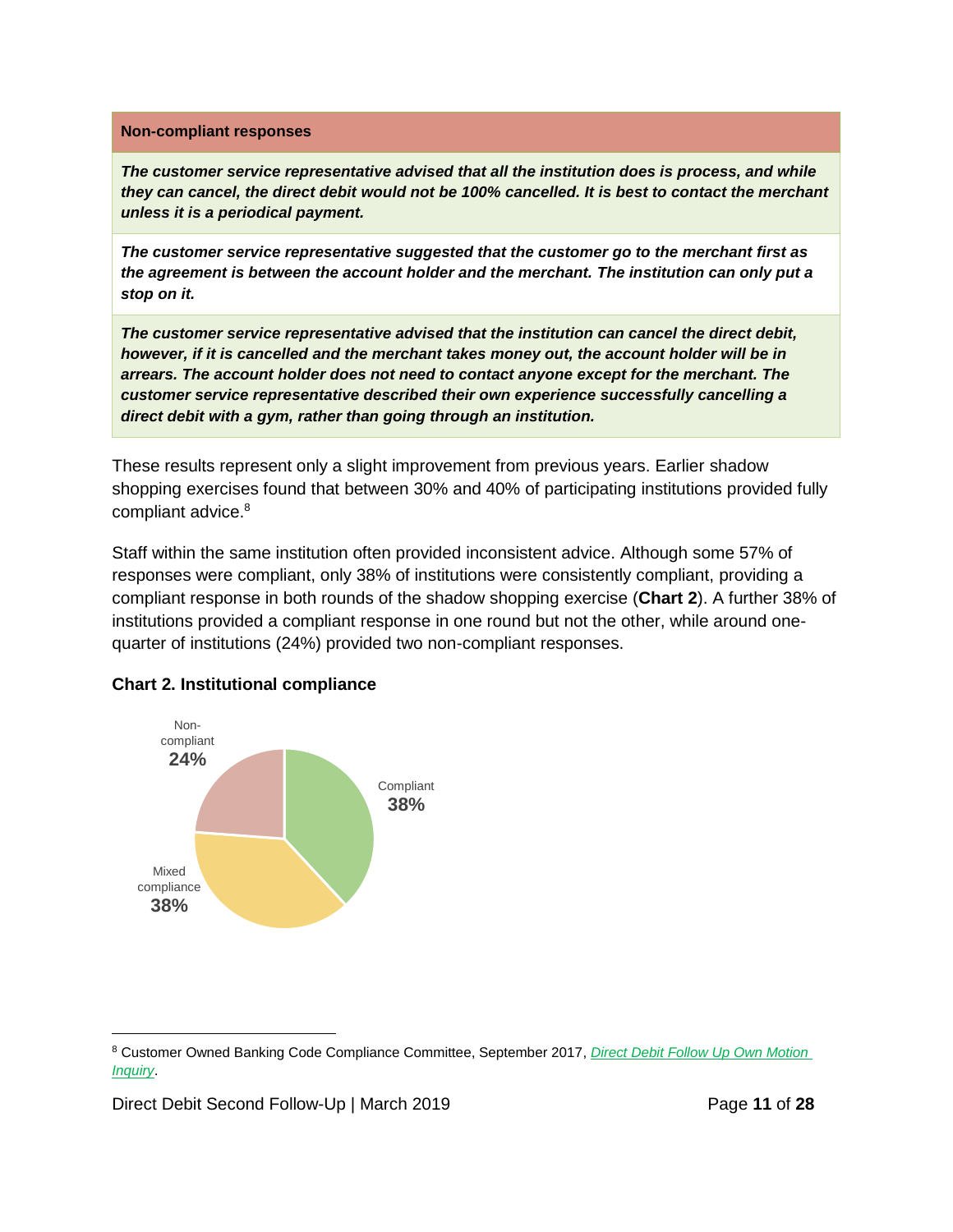When comparing round one and round two responses, 54% of institutions provided inconsistent responses. **Table 1** provides examples of inconsistent responses. This inconsistency points to training issues.

|  |  |  | Table 1. Examples of inconsistent responses |  |
|--|--|--|---------------------------------------------|--|
|--|--|--|---------------------------------------------|--|

| <b>First round</b>                                                                                                  | <b>Second round</b>                                                                                                                        |
|---------------------------------------------------------------------------------------------------------------------|--------------------------------------------------------------------------------------------------------------------------------------------|
| The cancellation can be processed over the<br>phone if the person who requests the direct<br>debit can be verified. | The first step is to contact the merchant to cease<br>the direct debits, and then call the institution.                                    |
| The first step is to contact the merchant to<br>cease the direct debits, and then call the<br>institution.          | The direct debit can be cancelled directly with the<br>institution. There is no fee and the cancellation will<br>be effective in 24 hours. |

There was a relationship between the size of the institution<sup>9</sup> and its rate of compliance (Chart **3**). Medium and micro organisations had the highest rate of compliance, at 70% and 69% respectively. Although large organisations had previously advised that they were confident in their compliance,<sup>10</sup> only 45% of large institution responses were compliant. Small organisations also underperformed, with a 46% compliance rate.





# **Cancellation timeframes**

 $\overline{a}$ 

Where a customer service representative gave a compliant response about whether a direct debit could be cancelled, the caller asked how long the cancellation would take (**Chart 4**). In all but one instance, the customer service representative was able to provide an estimate of when

 $9$  The sizes are categorised by their assets as follows: Micro institution = under \$200m; Small institution: = between \$200m and \$500m; Medium institution = between \$500m and \$1b; Large institution = over \$1b.

<sup>10</sup> Customer Owned Banking Code Compliance Committee, September 2017, *[Direct Debit Follow Up Own Motion](http://www.cobccc.org.au/uploads/2017/09/COB-OMI-Direct-Debit-Follow-Up-Sep2017.pdf)  [Inquiry](http://www.cobccc.org.au/uploads/2017/09/COB-OMI-Direct-Debit-Follow-Up-Sep2017.pdf)*.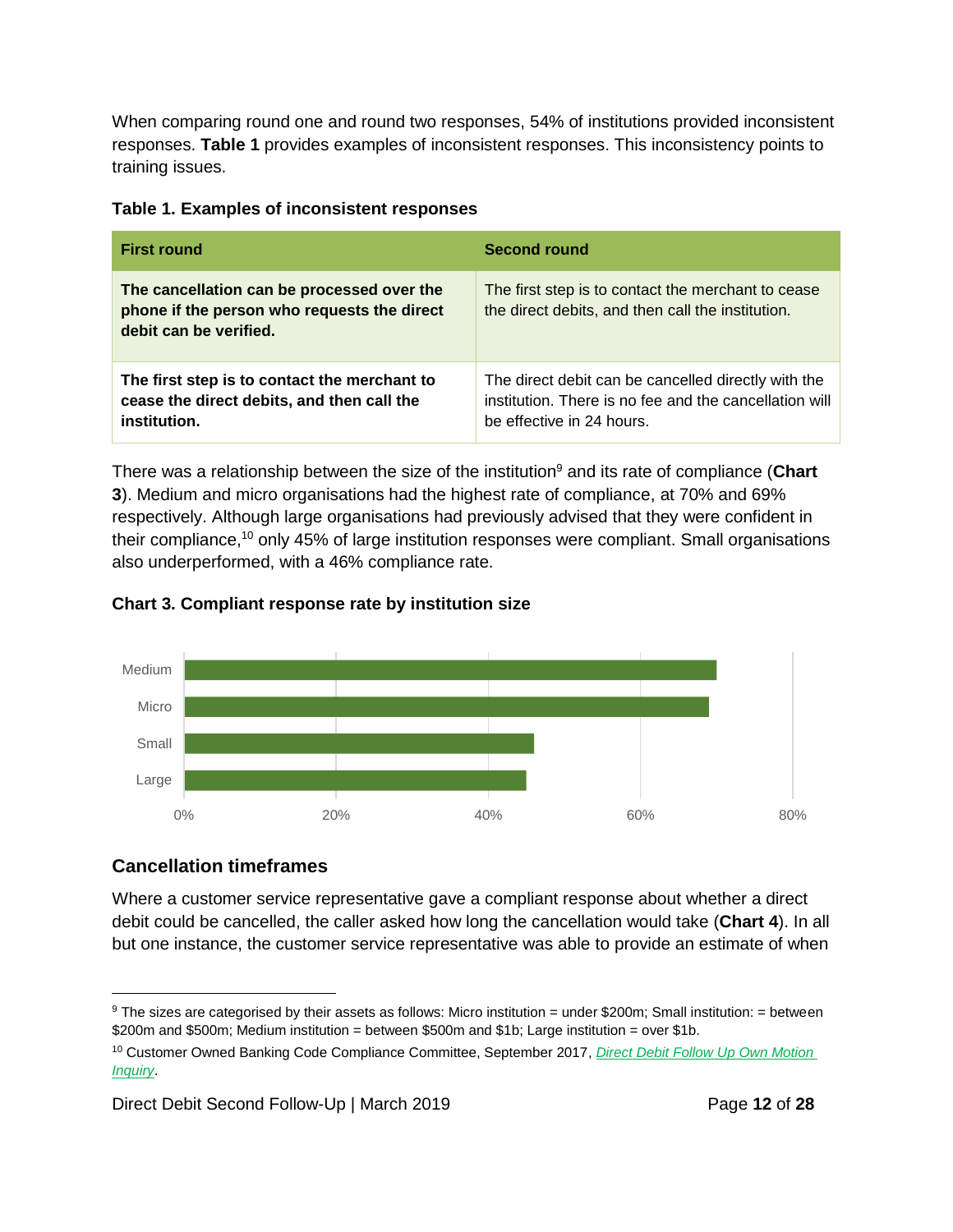the cancellation would be completed – most often immediately (88% of responses) or within 24 hours (11% of responses). In the remaining case, the customer service representative advised that they were unable to disclose any information unless the other party was on the phone, and also noted that they were unfamiliar with the process, having only completed cancellations for recurring credit card rather than direct debit payments.

Even where customer service representatives' advice about cancellation was non-compliant, they typically (in 67% of such responses) still provided information about how long a cancellation would take (**Chart 4**). Generally, where this information was provided at all, the customer service representative advised that cancellation would be immediate.



### **Chart 4. Timeframe advice by compliance result**

# **Cancellation methods and cost**

Institutions described a range of cancellation methods, including:

- over the phone, after verifying the customer's identity
- $\bullet$  through internet banking<sup>11</sup>
- in writing, including by fax or email
- at branches.

Two institutions advised that they charged a cancellation fee (\$5 at one institution and \$12.50 at the other). The Committee considers this to be poor practice: customers should not have to pay to cancel a direct debit.

# **Clear communication to customers**

Some institutions used the words 'blocking a direct debit' rather than 'cancelling a direct debit' when the caller clearly asked for 'cancellation' of the direct debit facility. The Committee believes this leads to confusion and does not align with the wording used in the Code.

The Committee asks institutions to review their procedures and staff training and amend them to

<sup>&</sup>lt;sup>11</sup> Shadow shopping in 2011 found that this option was not available.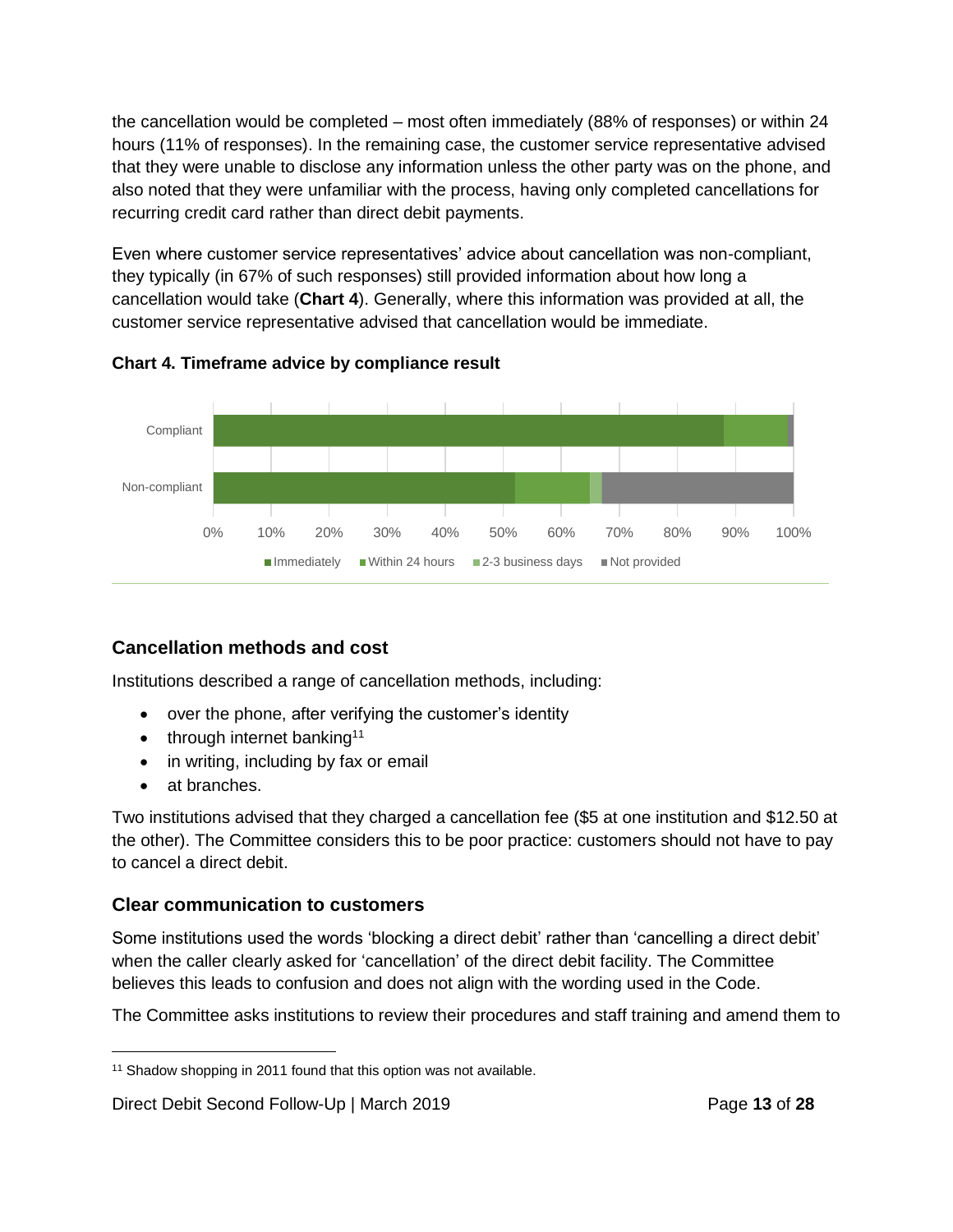use the word 'cancellation' when communicating with customers. If applicable, 'Block' should only be used internally to describe the actual cancellation process.

### **Personal information**

Customers should be able to make general enquiries without providing any personal information. In many cases, however, customer service representatives suggested that they would need to look at the member's account in order to give advice. In 13% of responses, the customer service representative asked for details, such as full name or address, in order to pull up the individual's profile on-screen. One customer service representative advised the caller to provide details of the member so that it could have the documentation ready for collection at the branch.

Personal information is not necessary for the provision of general advice. Institutions should be able to answer a customer's question about direct debit cancellation without requesting or insisting that the customer provides an account number or other personal information.

### **Professionalism**

There were some examples of unprofessional behaviour by a customer service representative. One institution's customer service representative had an unprofessional and dismissive manner in both rounds of shadow shopping calls. The representative refused to provide general information and demanded the member's details. A customer service representative at another institution questioned the shopper as to whether there was a reason the customer was wishing to cancel the direct debit. Customers should not have to justify or explain a request to cancel a direct debit.

# <span id="page-13-0"></span>**Website information**

The Committee reviewed the websites of 64 institutions. The review considered, firstly, whether the information presented on the website (including in documents such as Product Disclosure Statements and Terms & Conditions) was compliant, in that it:

- clearly stated the customer's ability to cancel directly with the institution
- offered clear instructions on how to cancel
- explicitly states that the institution accepts and actions customers' requests to stop or cancel the direct debit on the transaction account directly with the institution.

The information was considered to meet a good practice standard if it also suggested – but only as a secondary option – that the customer should also contact the merchant to advise of the cancellation and to avoid any fees the merchant may charge for a rejected direct debit.

The Committee's review found that fewer than one-quarter of websites (14, or 22%) had compliant information that fully met the Committee's expectations. Large institutions performed better, with half setting out compliant information. Most websites (43 or 67%) contained information that while technically compliant, needed improvement. Seven institutions were non-

Direct Debit Second Follow-Up | March 2019 **Page 14** of 28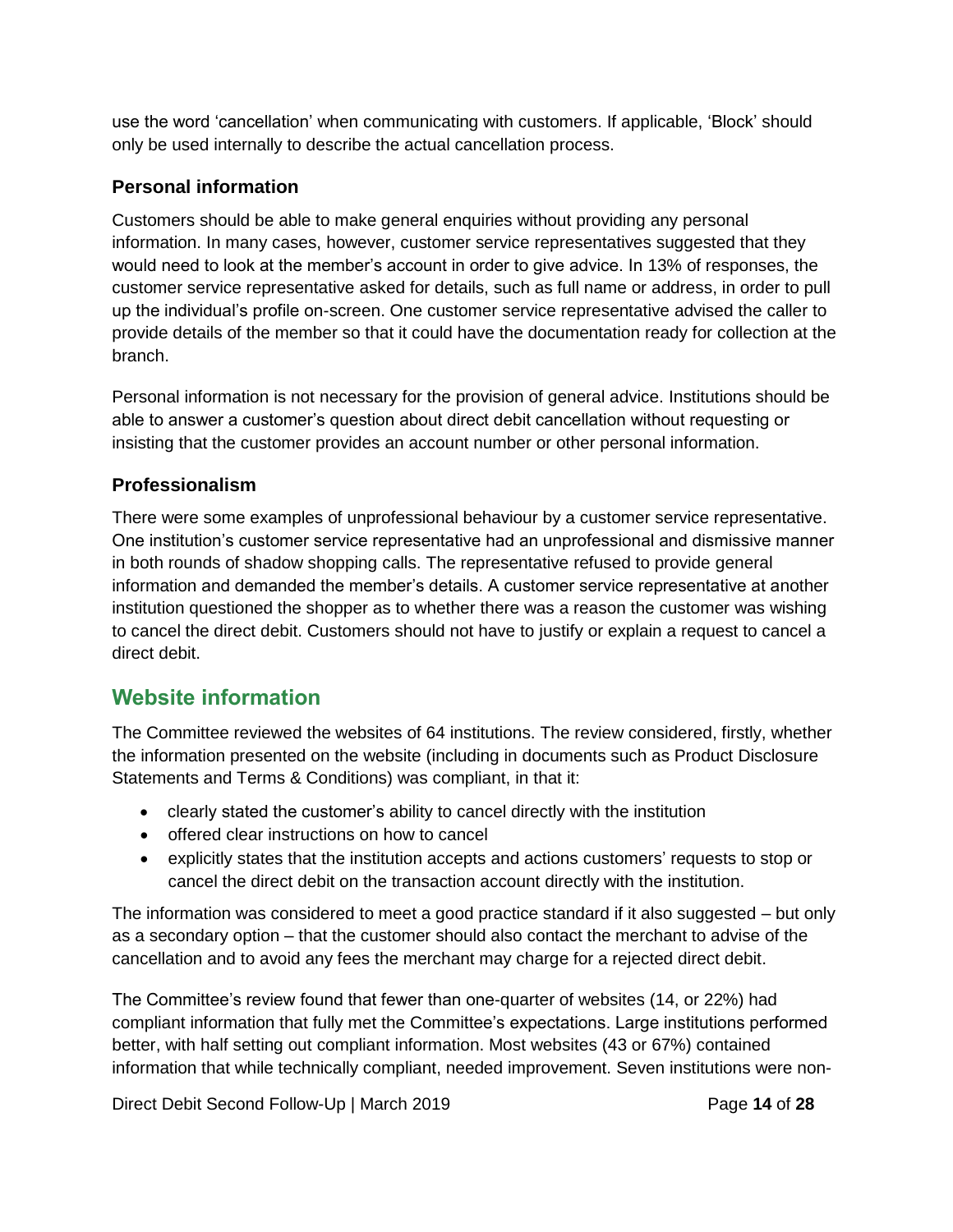compliant. The Committee has followed up with these institutions, which have rectified or are in the process of rectifying the issues.

The Committee was disappointed to see some institutions position cancellation via the merchant or the institution as equal, as in the following examples:

*To cancel your direct debit arrangement, you can contact either the biller or us.*

*If you wish to stop a direct debit, you can contact the supplier directly to request a cancellation or you can request us to contact the supplier.*

While these statements are technically compliant, they do not meet the Committee's expectations.

# **Accessibility**

The Committee also considered how readily accessible the information was by checking whether a search of the website responded to key phrases such as 'direct debits', 'cancel direct debits' and 'stop direct debits'. Disappointingly, the search functions on 39 institutions' websites (61%) did not provide relevant and conclusive information. One institution's website has no search function. These results are concerning as a website search may be the first strategy used by an uninformed consumer seeking information.

# <span id="page-14-0"></span>**Implementation of previous recommendations**

As part of the 2018 ACS, institutions were asked about whether they had acted on the Committee's 2017 recommendations on direct debit compliance (listed in [Appendix 1\)](#page-20-0). The yes/no questions allowed room for comment and were completed by 64 institutions. Overall, responses were disappointing.

# **Reviewing procedures and information**

In 2017 the Committee recommended that institutions review their direct debit cancellation procedures and information to ensure that they were simple and efficient for customers and incorporated appropriate safeguards.

More than three-quarters of institutions (77% or 49 institutions) said that they had acted on this recommendation, with medium (90% or 9 institutions) and large institutions (86% or 18 institutions) most likely to report they had conducted such a review. Examples included:

- reviewed process, website and T&Cs and staff refresher training, taking the Committee's recommendations into account
- established quidance notes for staff and on website
- reviewed the direct debit cancellation form
- reaffirmed bank's approach to correctly processing direct debit cancellation requests
- review as part of internal risk management system.

Direct Debit Second Follow-Up | March 2019 **Page 15** of 28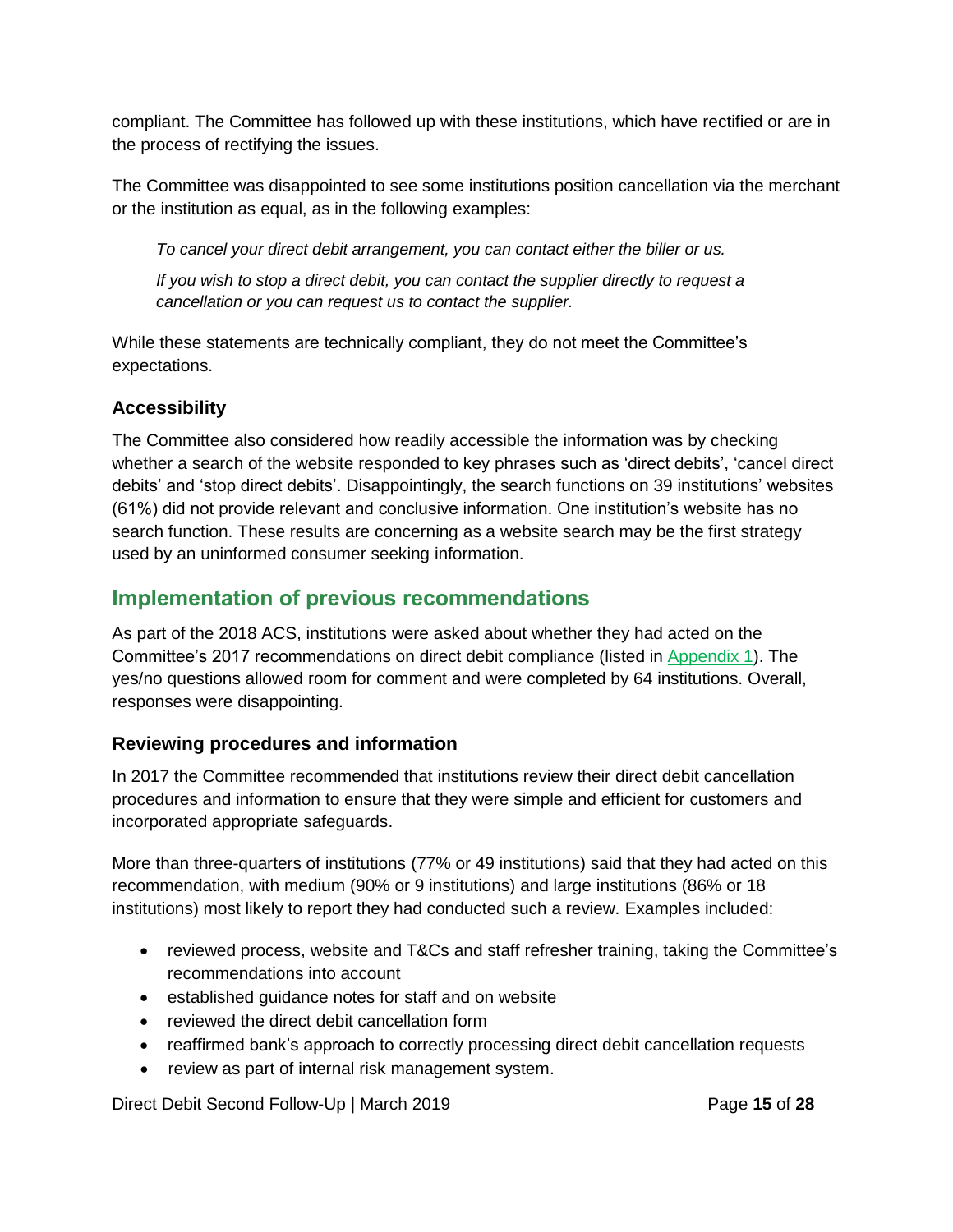Some 19% of institutions said that they had not conducted a review. In some cases, institutions reported that this was due to timing, with a review having been conducted more than 12 months ago or being currently underway. Others referred to related activities. For example, one institution said that while there had not been a specific direct debit review, it had reviewed breach management more generally. One small institution  $-$  in which a single person has oversight of direct debit cancellations – said that while no review was undertaken, the issue was discussed at staff meetings.

### **Reviewing complaint and Code breach reporting**

Another of the Committee's 2017 recommendations was that institutions review their complaints and Code breach reporting systems to ensure that they clearly identify complaints and Code breaches to do with direct debit cancellation.

Around three-quarters of institutions (73%) said that they had conducted such a review. Some institutions noted that the system was reviewed regularly (ranging from quarterly to annually). One institution reported that it was using monthly complaint monitoring to identify Code breaches early. Another described how staff had been made aware of the institution's expectations and reporting processes.

Among the 23% of institutions that had not conducted a review, comments often suggested a lack of understanding of why such reviews are necessary and beneficial. For example, one institution commented that a review was unnecessary because it did not receive any complaints. However, such a lack of complaints is a good reason to review the system to ensure that it is in fact capturing any complaints or breaches that occur. Conversely, one institution indicated that a review was unnecessary because the system already identified breaches. While this is positive, all systems, even those that already comply with a basic standard, should be reviewed regularly to ensure that they are still functioning and to identify improvements. One institution reported that Code breach reporting was being done manually at the end of the assessment. However, this approach leaves too much room for human error: code breach reporting should be built into the system.

Some institutions, however, acknowledged a need for a review. For instance, one institution said that it was considering a future review. Another acknowledged that it was not identifying whether complaints also reflected Code breaches and stated that this would be addressed in a future review.

# **Testing staff knowledge**

Finally, the Committee in 2017 recommended that institutions test staff knowledge of the direct debit cancellation obligations, either through shadow shopping or another approach, such as a random quiz.

Disappointingly, only around half of institutions (55%) reported that they had tested staff knowledge in the previous 12 months. This had been done in a range of ways by different

Direct Debit Second Follow-Up | March 2019 **Page 16** of 28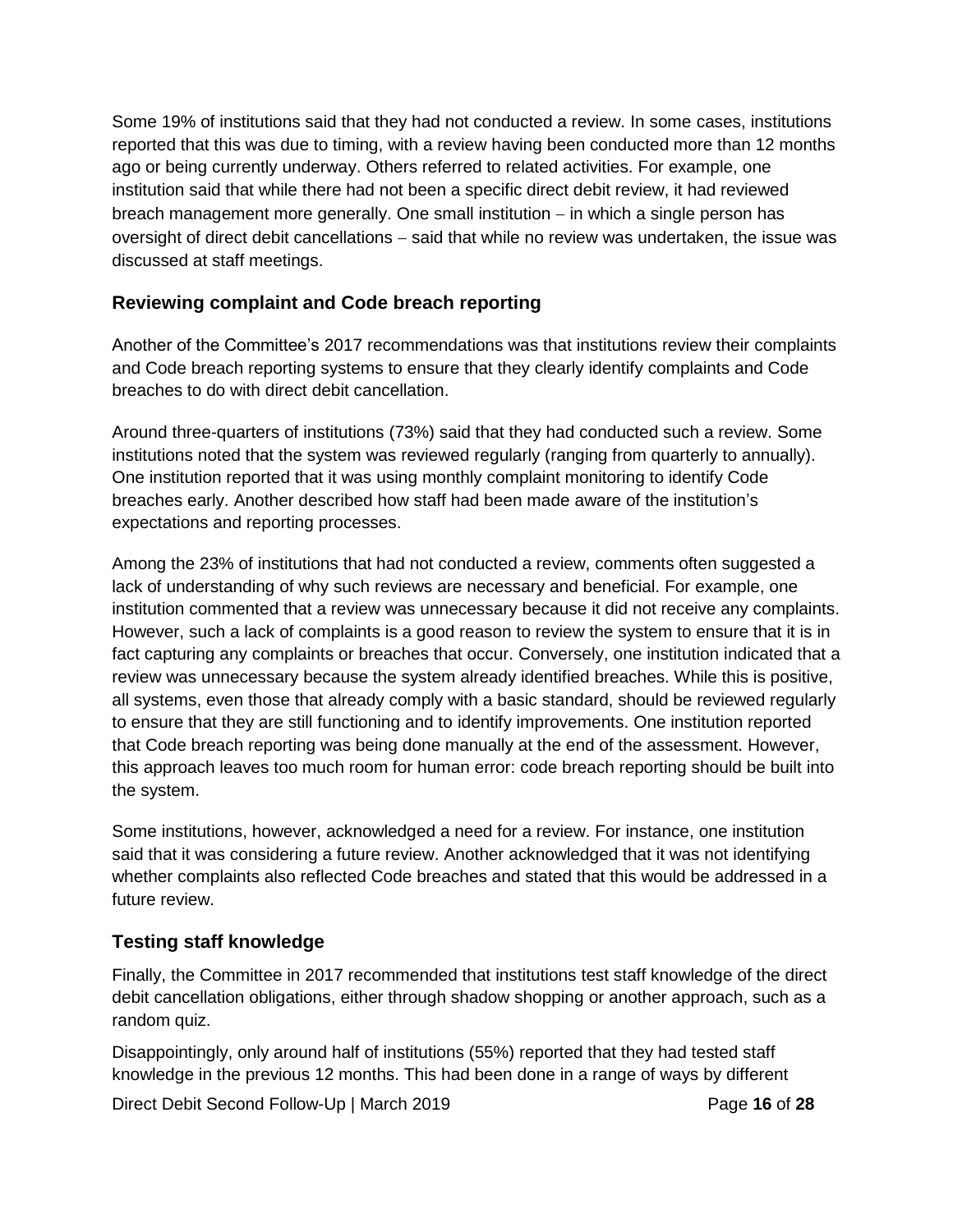institutions, such as via a training module, compliance audits, or quizzes. Two large institutions confirmed that they had conducted their own mystery shopping.

However, some 42% of institutions said that they had not tested staff knowledge. Concerningly, this group included 8 large institutions. As these large institutions have the resources to undertake such testing; their failure to do so suggests a lack of priority placed on this issue. Generally, those institutions that had not tested staff knowledge suggested that they did not consider testing necessary because existing procedures, training and communications were adequate.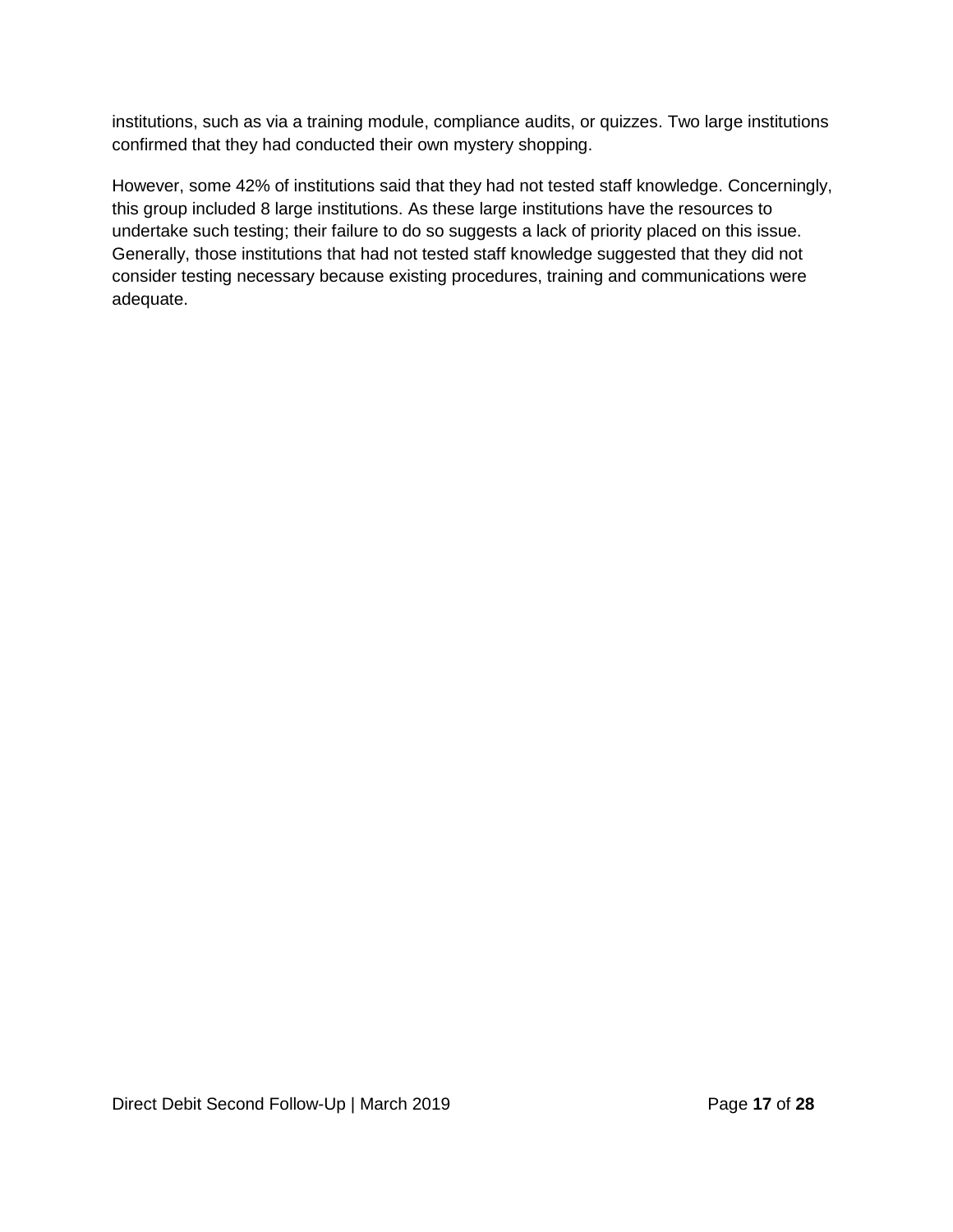# **Improving compliance**

<span id="page-17-0"></span>**Poor compliance with the Code's direct debit obligations has been on the agenda for quite some time: it is almost a decade since the Committee published the unsatisfactory results of its first shadow shopping exercise. Despite the Committee's earlier recommendations and institutions' efforts to address the issue, results of the Committee's follow-up research reveal that progress has been very limited. The Committee is now determined to see real and sustained improvement.**

# <span id="page-17-1"></span>**Recommendations**

The Committee now wants to see substantial, permanent improvement to institutions' compliance with these important obligations. It has made four new recommendations for compliance improvement:

### **Recommendation 1**

Add clear, simple customer guidance on direct debit cancellation to institutions' websites. This guidance should be easy to find via search functions and explain the difference between recurring payments set up with a credit or debit card versus direct debits set up using a BSB and account number.

### **Recommendation 2**

Explore and implement ways to allow customers to cancel direct debits through their existing online banking services at **no** cost.

### **Recommendation 3**

Ensure that all frontline staff are aware of the direct debit Code obligations by:

- providing Code-related and operational training programs to both new and existing staff
- providing easily accessible quick reference guides and cancellation processes
- sharing the Committee's reports and findings
- updating and reminding staff through newsletters, emails, intranet news items or team meetings
- increasing staff awareness of the impact of providing incorrect information, especially for customers in financial difficulty.

All staff should be required to undertake refresher training on the bank's obligations at least once a year.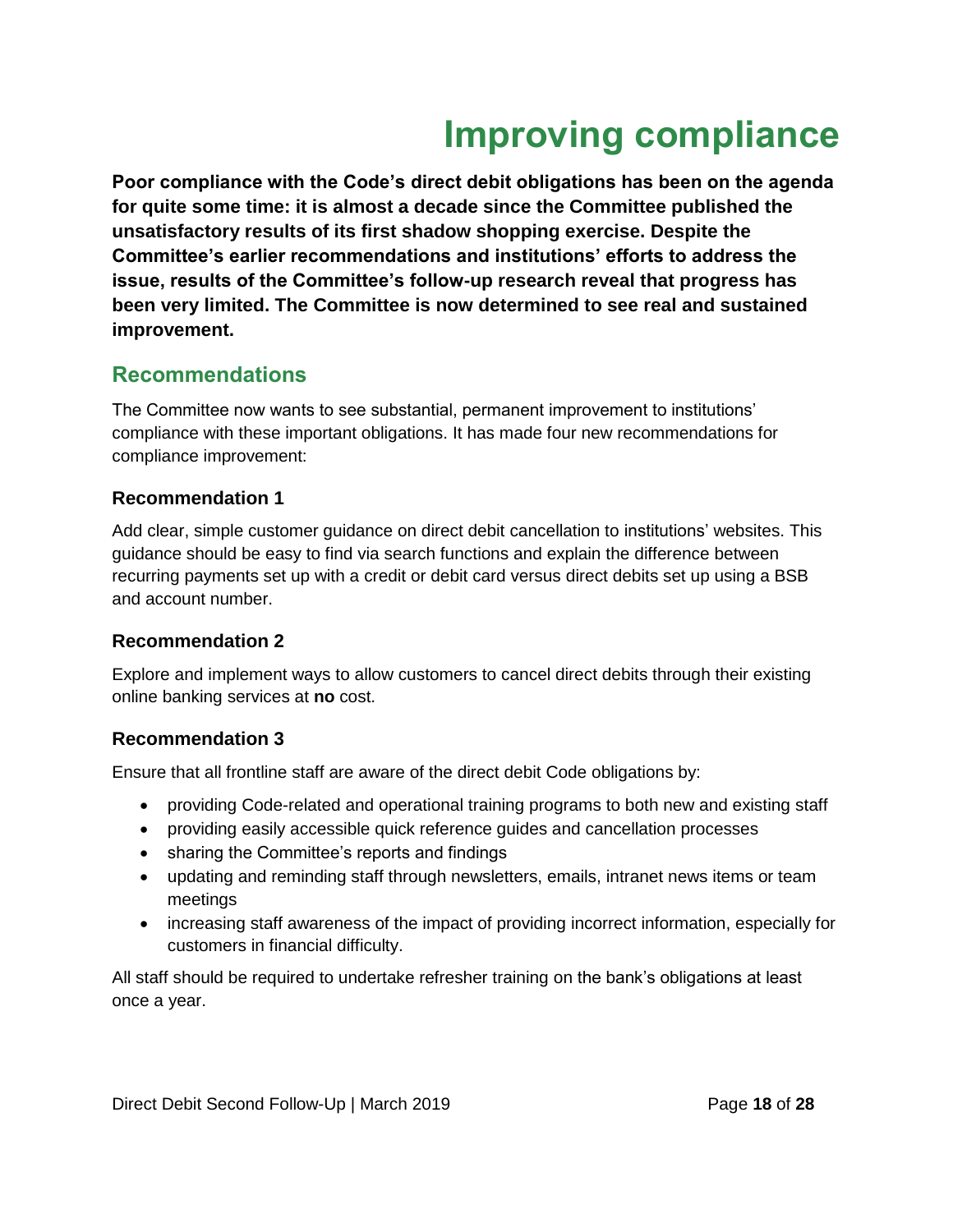### **Recommendation 4**

Ensure that monitoring, quality assurance and audit staff are aware of the Code obligations so that they can highlight non-compliance. Any non-compliance identified should be raised with the staff concerned and reported to the Committee as part of the Annual Compliance Statement.

# <span id="page-18-0"></span>**A new approach**

However, it is apparent that in addition to the recommendations above, new strategies are needed. These strategies must be practical, supported by industry, and informed by the challenges that have hindered improvement to date.

The Committee therefore asks institutions to elaborate on the challenges to compliance. It will also engage with COBA, seeking its input on compliance challenges and how COBA and the Committee might assist institutions to improve.

# <span id="page-18-1"></span>**Addressing confusion between direct debits and recurring credit card payments**

One barrier to improved compliance appears to be the confusion between direct debits and recurring credit and debit card payments. Although these transactions are similar from a customer perspective, they are processed differently and attract different Code obligations. This confusion applies to some institution staff.

# <span id="page-18-2"></span>**Providing guidance**

In light of evidence that staff training on direct debit obligations is still inadequate, the Committee will address this issue with COBA and GRC Solutions, to provide support and guidance to institutions regarding online customer information and quick reference guides for staff. These guides should explain the differences between direct debits and recurring credit card payments and what customers can and cannot do to cancel each type of payment.

# <span id="page-18-3"></span>**Breach investigations**

Based on the high level of non-compliance, the Committee has raised 43 individual breach investigation cases for all non-compliance instances, including seven regarding the website review and 36 concerning the shadow shop exercise. All concerned institutions have been contacted with their individual results and asked to provide a response, including details of any rectification and training action undertaken. The result of these investigations will be published on a de-identified basis in the Committee's next Annual Compliance Report.

Institutions are also required to self-report any identified breaches in their next Annual Compliance Statement.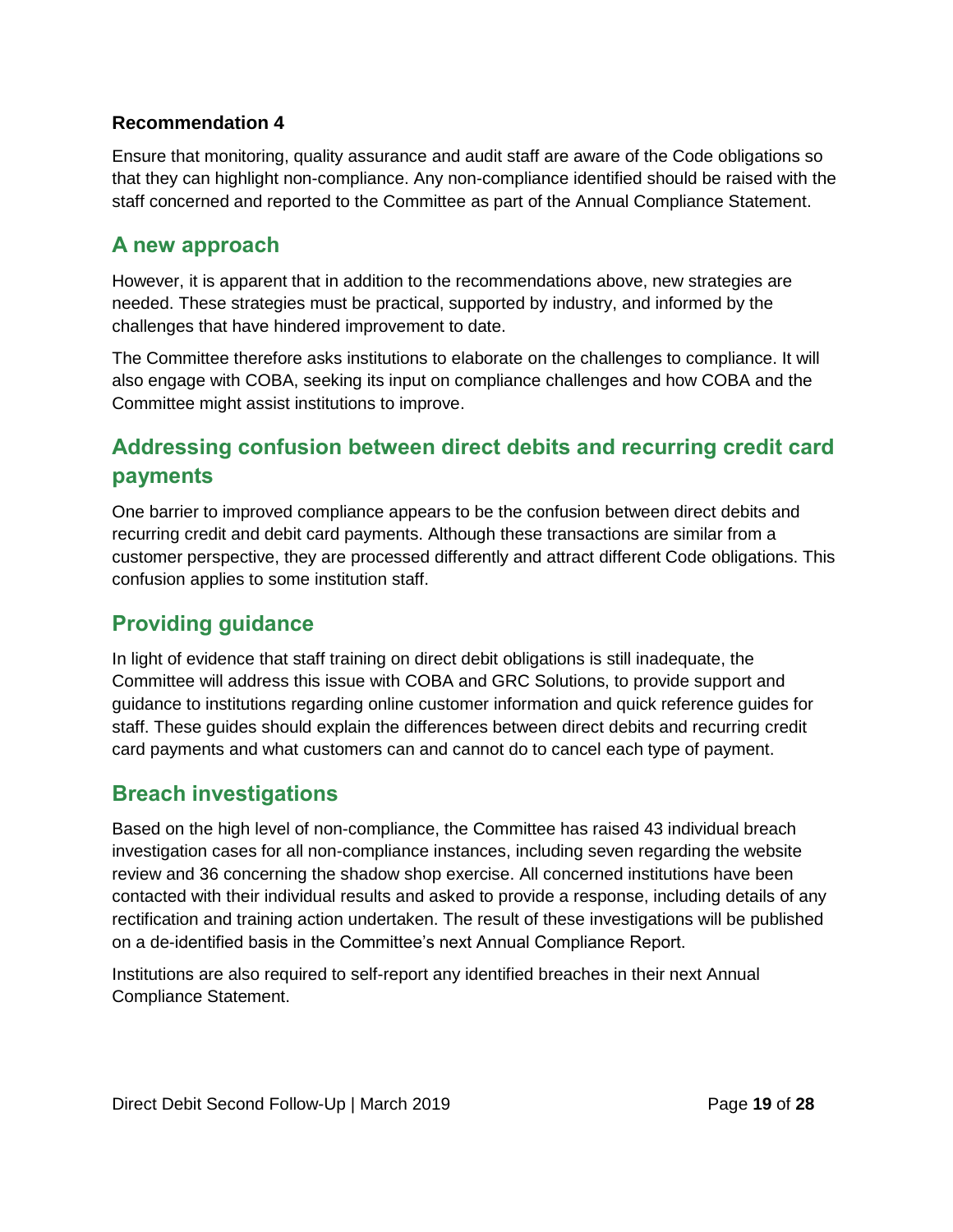# <span id="page-19-0"></span>**Strengthening the Committee's monitoring approach**

Recognising that the recommended compliance initiatives may have only a limited or short-term effect, the Committee believes that it must also revise its approach to compliance monitoring. With intensified ongoing monitoring, the Committee will keep the recommendations in this report front-of-mind for institutions and encourage continued efforts to improve compliance.

The Committee asks institutions to report annually on their efforts to enhance compliance and the effect of those efforts. The Committee will continue this monitoring until it is satisfied that compliance has permanently improved to an adequate level. The Committee will also consider conducting periodic, ad-hoc and small-scale shadow shopping exercises to test institutions' compliance. Drawing on the results of these monitoring activities, the Committee will publicly report on institutions' progress each year.

Where the Committee identifies ongoing non-compliance and an institution has not taken reasonable steps to implement the recommendations made in this report, the Committee will consider further action it can take to encourage improvement. Should problems persist, the Committee will consider using its powers to apply sanctions and name the institutions involved in its Annual Report.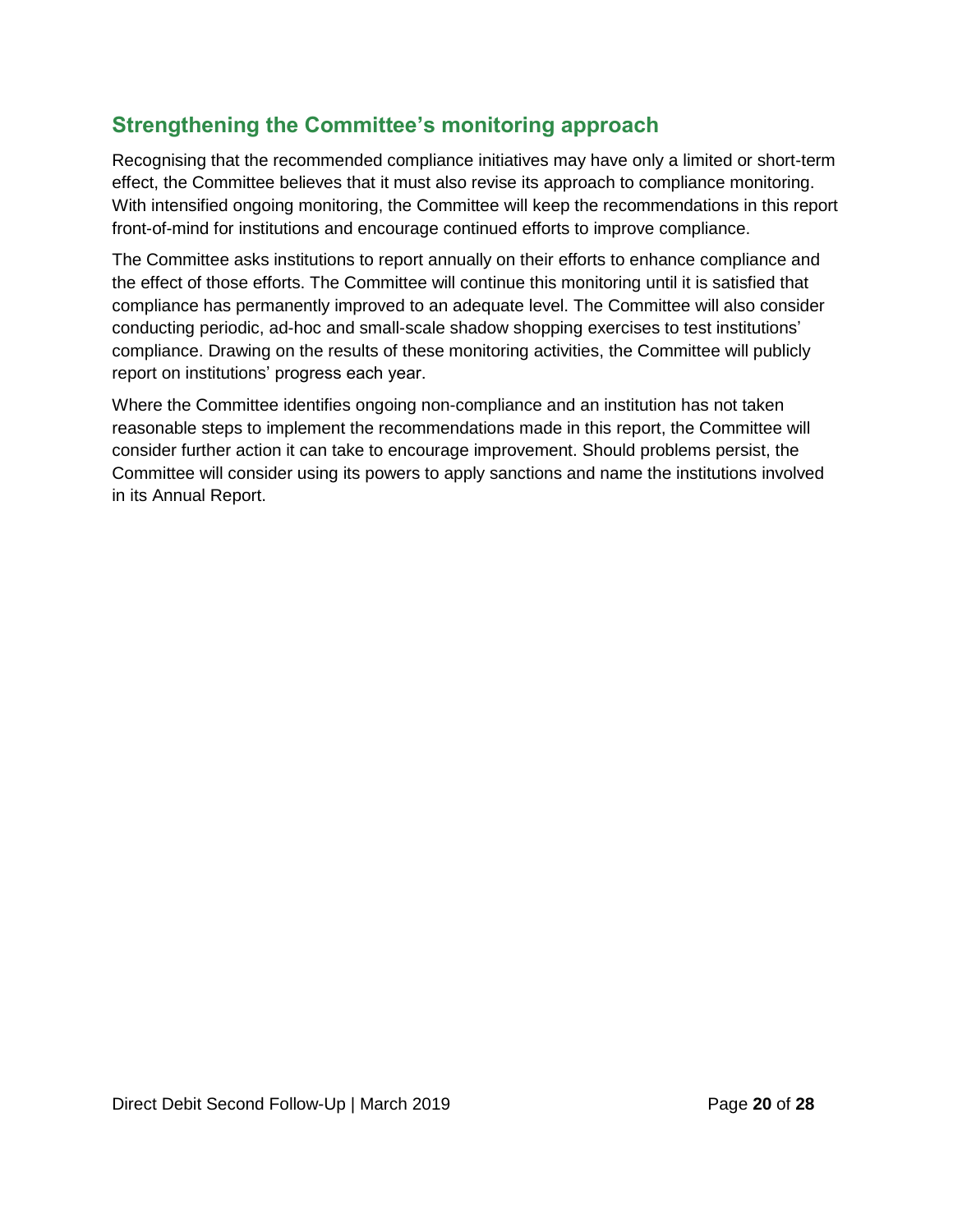# <span id="page-20-0"></span>**Appendix 1: 2017 Recommendations**

### *Recommendation 1*

The Committee encourages institutions to develop and adopt best practice direct debit cancellation procedures that:

- are simple and efficient for customers this may mean taking requests over the phone, including some form of written confirmation to the customer, and/or providing an easy-tounderstand online form
- incorporate appropriate safeguards.

### *Recommendation 2*

The Committee encourages institutions to periodically review direct debit cancellation procedures, scripts and website information to ensure that they align with institution policy and Code obligations.

### *Recommendation 3*

The Committee encourages all institutions to make available on their websites compliant customer information about the direct debit cancellation which is clear and simple. To ensure that this information can be easily found and used by customers, it should be accessible via simple and logical page navigation and keyword search.

#### *Recommendation 4*

The Committee encourages all institutions to ensure that their complaints reporting system clearly identifies any customer complaints concerning direct debit cancellation.

#### *Recommendation 5*

The Committee encourages institutions that have not yet conducted a review using the Committee's Compliance Checklist (or a similar approach) to do so promptly.

#### *Recommendation 6*

The Committee encourages institutions to periodically test compliance with direct debit cancellation obligations using a shadow shopping process. Where shadow shopping is impractical because the institution is small, an alternative approach (such as a random quiz) should be used to test staff knowledge.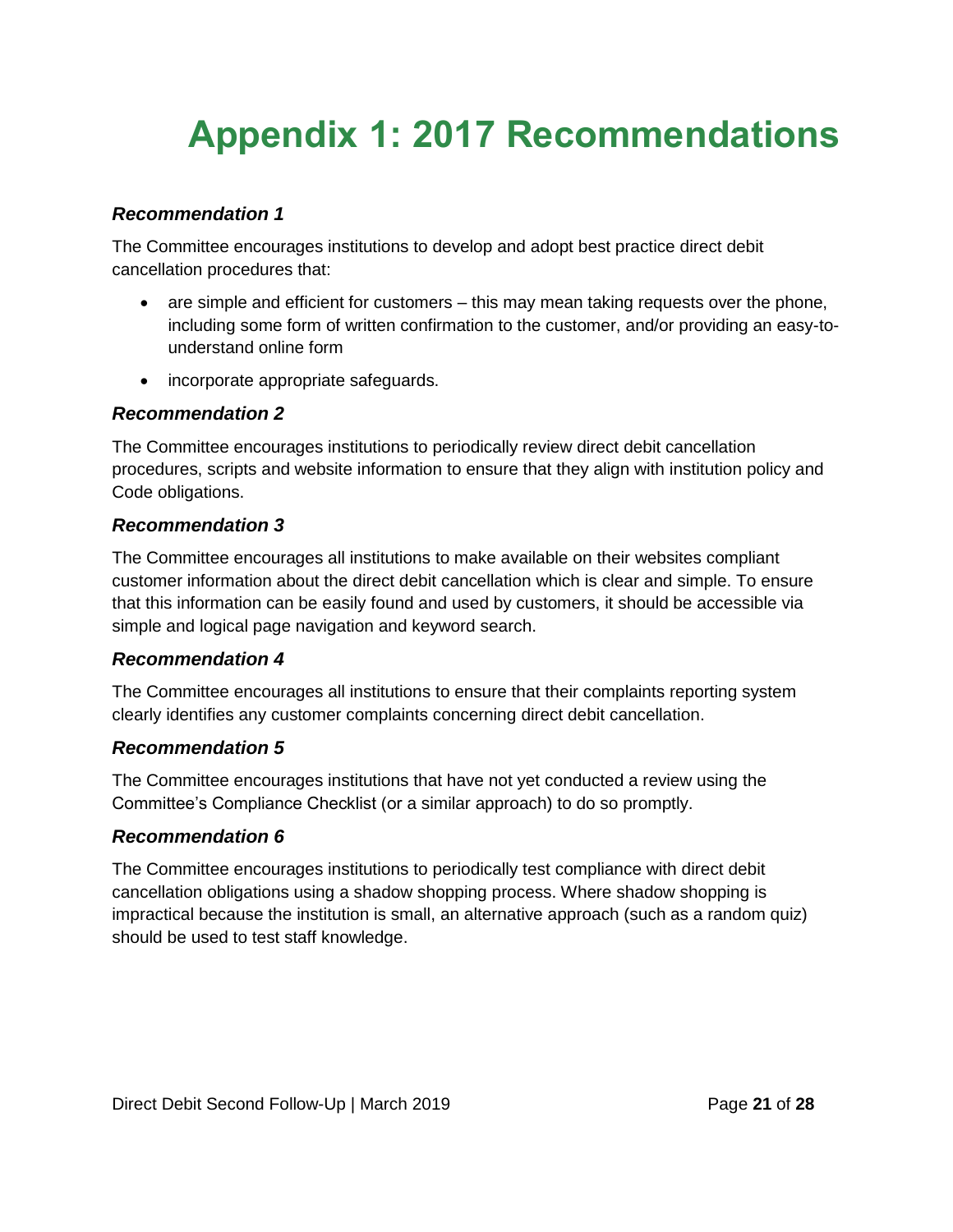# **Appendix 2: 2012 Checklist**

<span id="page-21-0"></span>The following checklist and questions are samples designed to assist institutions in developing their own compliance assessment and not a substitute for legal or compliance advice.

| <b>Action item</b>                                                                                                                                                                                                  | <b>Conducted by</b> | Date of review | <b>Completed</b> |
|---------------------------------------------------------------------------------------------------------------------------------------------------------------------------------------------------------------------|---------------------|----------------|------------------|
| direct<br>Develop<br>debit<br>compliance<br>a<br>assessment questionnaire.                                                                                                                                          |                     |                |                  |
| Develop standard form for members to<br>complete when requesting to stop or cancel a<br>direct debit arrangement.                                                                                                   |                     |                |                  |
| Review direct debit information included in the<br>disclosure documents.                                                                                                                                            |                     |                |                  |
| Test search function (if available on website)<br>to check if simple keyword searches on direct<br>debit provide results.                                                                                           |                     |                |                  |
| Test hyperlinks on the website to check if they<br>are working and link to the correct documents.                                                                                                                   |                     |                |                  |
| Ensure appropriate information is available for<br>staff to understand the institution's key<br>obligations and processes required to stop or<br>cancel a direct debit facility linked to a<br>transaction account. |                     |                |                  |
| Increase staff awareness regarding the impact<br>of incorrect advice, particularly upon members<br>experiencing financial hardship.                                                                                 |                     |                |                  |
| Conduct own shadow<br>shopping<br>to<br>test<br>compliance.                                                                                                                                                         |                     |                |                  |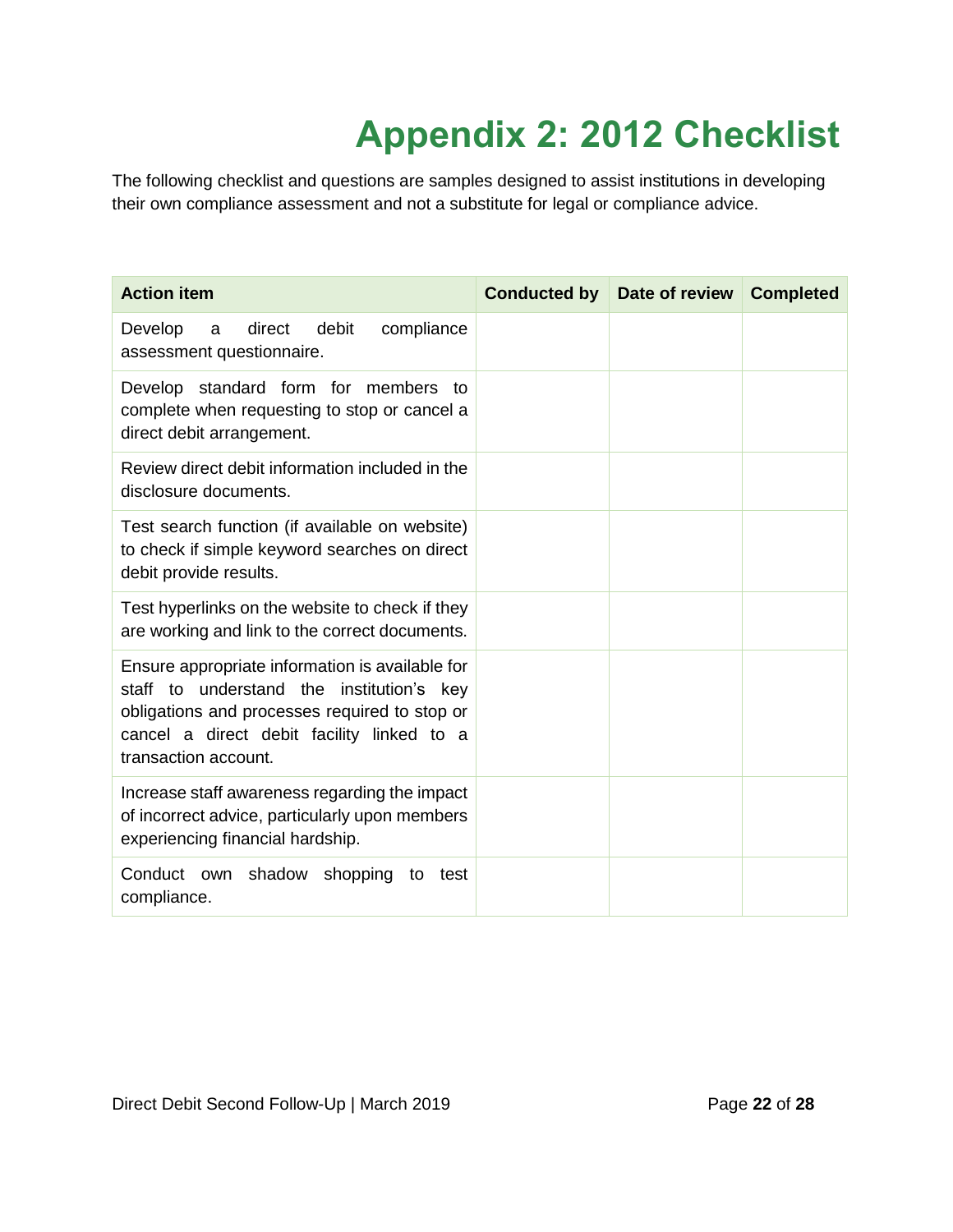# **Appendix 3: Online questionnaire**

# <span id="page-22-0"></span>**Direct Debit arrangements<sup>12</sup>**

In September 2017, the Committee published its findings regarding a follow up review of *customer owned banking institutions' compliance with direct debit obligations under section 20.1 of the Code.*

*A copy of the report can be found [here](http://www.cobccc.org.au/uploads/2017/09/COB-OMI-Direct-Debit-Follow-Up-Sep2017.pdf)<sup>13</sup> .*

### **6. The following questions relate to the recommendations issued by the Committee.**

6.1 Did you **review** your institution's direct debit cancellation **procedures and information** to customers within the past 12 months to ensure that they are simple and efficient for customers and incorporate appropriate safeguards?

*[Please select ONE only and provide comment*

- Yes, please comment
- □ No, please comment
- □ Other, please comment
- 6.2 Did you **review** your institution's **complaints and Code breach reporting** system within the past 12 months to ensure that it clearly identifies any customer complaints and/or Code breaches concerning direct debit cancellation?

*[Please select ONE only and provide comment]*

- Yes, please comment
- □ No, please comment
- □ Other, please comment
- 6.3 Have you **tested staff knowledge** regarding compliance with direct debit cancellation obligations within the past 12 months using a shadow shopping process or another alternative approach (such as a random quiz)?

*[Please select ONE only and provide comment]*

- □ Yes, please comment
- □ No, please comment
- □ Other, please comment

Direct Debit Second Follow-Up | March 2019 **Page 23** of 28

<sup>&</sup>lt;sup>12</sup> Included as Section F in the 2018 Annual Compliance Statement

<sup>13</sup> Se[e http://www.cobccc.org.au/uploads/2017/09/COB-OMI-Direct-Debit-Follow-Up-Sep2017.pdf](http://www.cobccc.org.au/uploads/2017/09/COB-OMI-Direct-Debit-Follow-Up-Sep2017.pdf)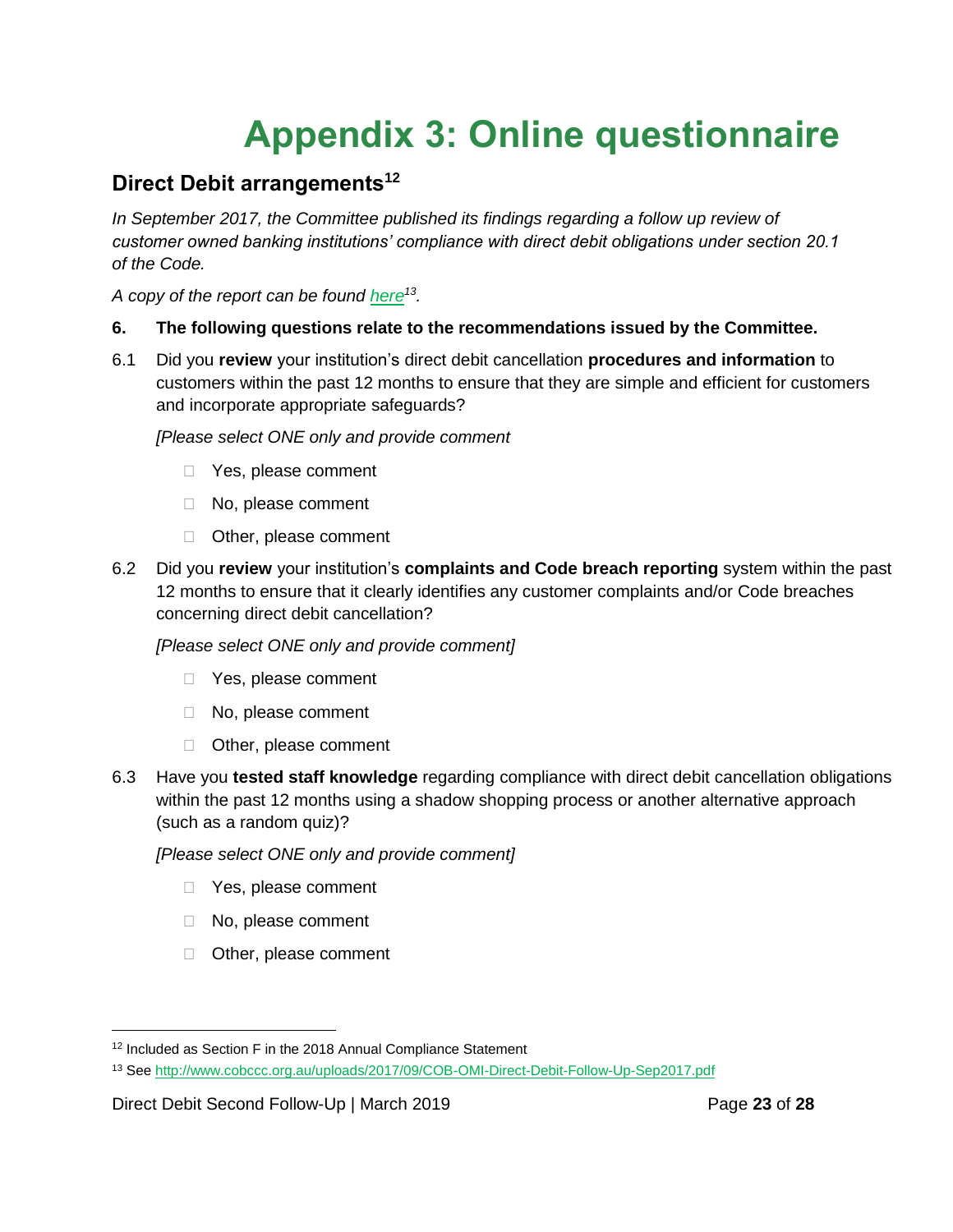# **Appendix 4: Questionnaire results**

<span id="page-23-0"></span>

| \$ amount in<br>assets                                                                                                                                                                                                                       | <b>Under \$200m</b> | <b>Between</b><br>\$200m and<br>\$500m | <b>Between</b><br>\$500m and<br>\$1 <sub>b</sub> | Over \$1b | <b>TOTAL</b>   |  |  |
|----------------------------------------------------------------------------------------------------------------------------------------------------------------------------------------------------------------------------------------------|---------------------|----------------------------------------|--------------------------------------------------|-----------|----------------|--|--|
| Q6.1: Did you review your institution's direct debit cancellation procedures and information to<br>customers within the past 12 months to ensure that they are simple and efficient for customers<br>and incorporate appropriate safeguards? |                     |                                        |                                                  |           |                |  |  |
| Yes                                                                                                                                                                                                                                          | 13                  | 9                                      | 9                                                | 18        | 49             |  |  |
| <b>No</b>                                                                                                                                                                                                                                    | 6                   | $\overline{2}$                         | 1                                                | 3         | 12             |  |  |
| Other                                                                                                                                                                                                                                        | $\overline{2}$      | $\mathbf{1}$                           |                                                  |           | 3              |  |  |
| Q6.2: Did you review your institution's complaints and Code breach reporting system within<br>the past 12 months to ensure that it clearly identifies any customer complaints and/or Code<br>breaches concerning direct debit cancellation?  |                     |                                        |                                                  |           |                |  |  |
| Yes                                                                                                                                                                                                                                          | 15                  | 9                                      | $\overline{7}$                                   | 16        | 47             |  |  |
| <b>No</b>                                                                                                                                                                                                                                    | 5                   | 3                                      | $\overline{2}$                                   | 5         | 15             |  |  |
| Other                                                                                                                                                                                                                                        | 1                   |                                        | 1                                                |           | $\overline{2}$ |  |  |
| Q6.3: Have you tested staff knowledge regarding compliance with direct debit cancellation<br>obligations within the past 12 months using a shadow shopping process or another alternative<br>approach (such as a random quiz)?               |                     |                                        |                                                  |           |                |  |  |
| Yes                                                                                                                                                                                                                                          | 13                  | 4                                      | 5                                                | 13        | 35             |  |  |
| <b>No</b>                                                                                                                                                                                                                                    | $\overline{7}$      | 7                                      | 5                                                | 8         | 27             |  |  |
| Other                                                                                                                                                                                                                                        | 1                   | 1                                      |                                                  |           | $\overline{2}$ |  |  |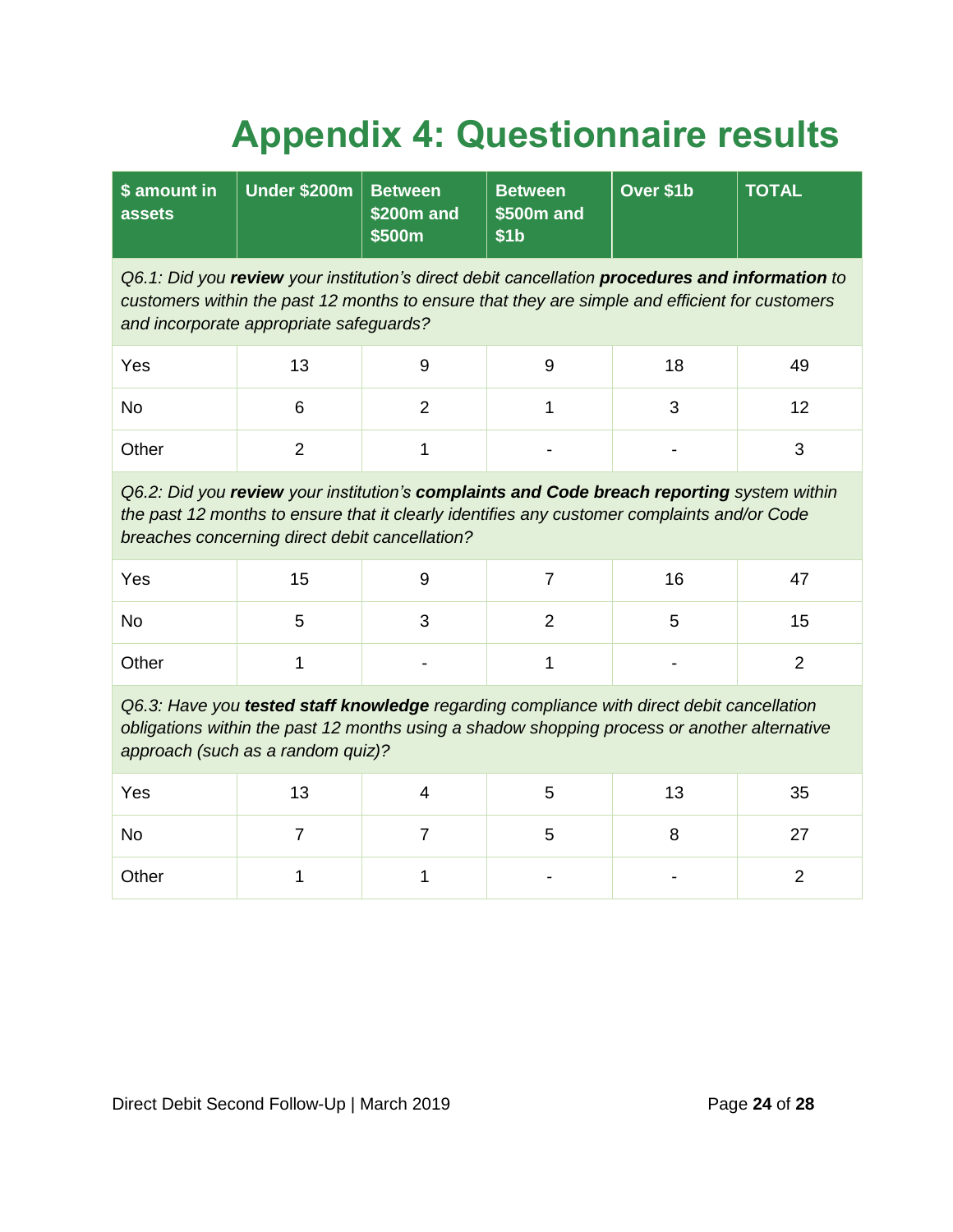# **Appendix 5: Website review results**

<span id="page-24-0"></span>

| \$ amount in<br>assets                                                                                                                                       | <b>Under \$200m</b> | <b>Between</b><br>\$200m and<br>\$500m | <b>Between</b><br>\$500m and<br>\$1 <sub>b</sub> | Over \$1b | <b>TOTAL</b>   |  |
|--------------------------------------------------------------------------------------------------------------------------------------------------------------|---------------------|----------------------------------------|--------------------------------------------------|-----------|----------------|--|
| Review of information available to customers via the website (e.g. Product Disclosure<br><b>Statement, Terms &amp; Conditions, Financial Services Guide)</b> |                     |                                        |                                                  |           |                |  |
| Compliant                                                                                                                                                    | $\overline{0}$      | 1                                      | 3                                                | 10        | 14             |  |
| Improvement<br>needed                                                                                                                                        | 22                  | 7                                      | $\overline{4}$                                   | 10        | 43             |  |
| Non-<br>compliant                                                                                                                                            | $\overline{2}$      | 1                                      | 3                                                |           | $\overline{7}$ |  |
| Search function response to phrases such as 'direct debits', 'cancel direct debits' and<br>'stop direct debits'                                              |                     |                                        |                                                  |           |                |  |
| Satisfactory<br>response                                                                                                                                     | 9                   | 5                                      | 1                                                | 9         | 24             |  |
| No response                                                                                                                                                  | 14                  | 4                                      | 9<br>12                                          |           | 39             |  |
| No search<br>function                                                                                                                                        | 1                   | $\Omega$                               | $\overline{0}$                                   | 0         |                |  |

### *Compliance categories*

| <b>Fully</b><br>Compliant | • information readily accessible and visible<br>• clear information about the ability to cancel directly with the<br>institution<br>• clear instructions how to cancel                         |
|---------------------------|------------------------------------------------------------------------------------------------------------------------------------------------------------------------------------------------|
| Improvement needed        | . information only partially accessible and visible<br>• direct cancellation wih institution only advised as second<br>option<br>· unclear language<br>• unclear instructions on how to cancel |
| Non-compliant             | . incorrect information (eg customer advised to lodge<br>cancellation request with merchant)                                                                                                   |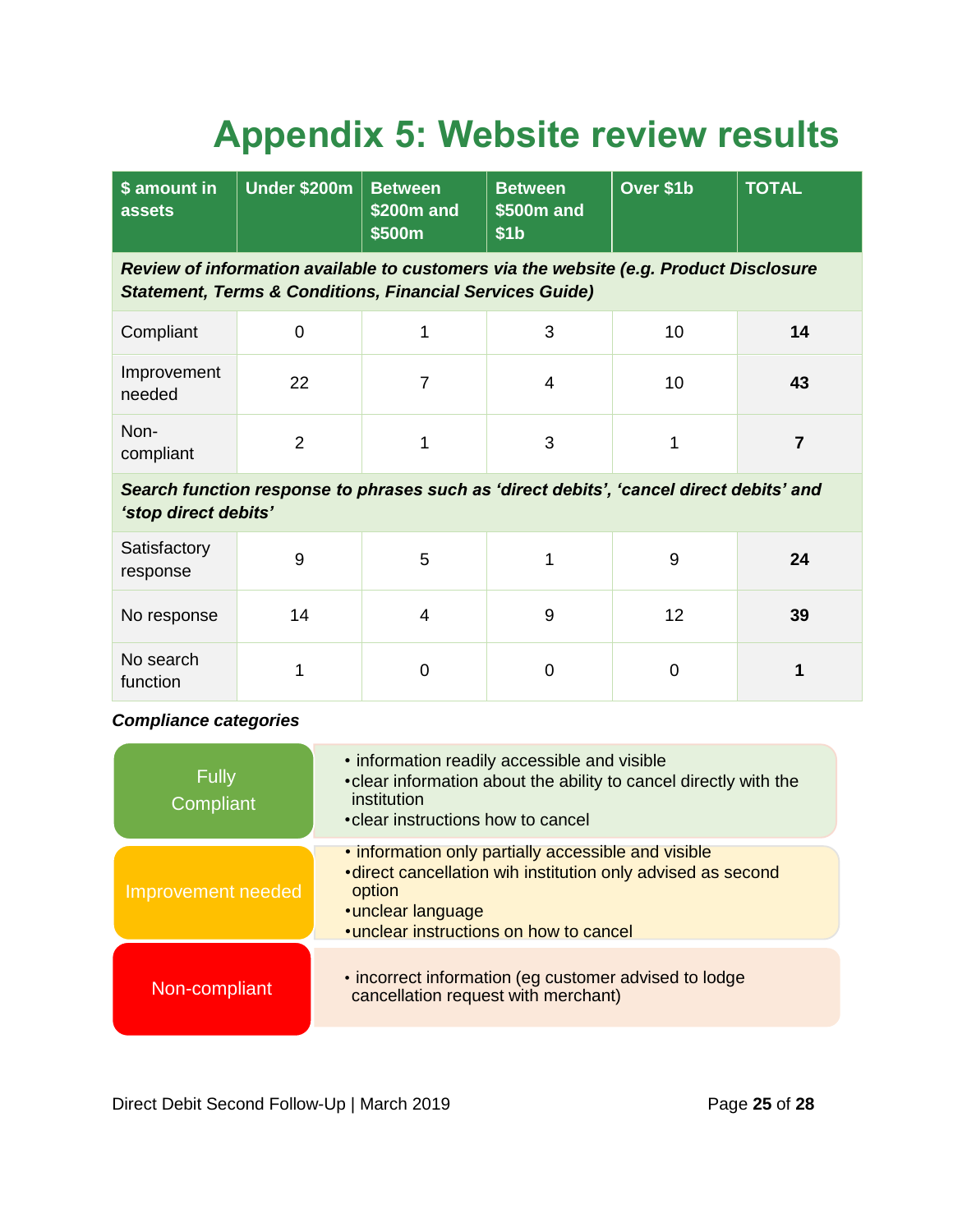# **Appendix 6: Shadow shop results**

<span id="page-25-0"></span>

| \$ amount in assets                                                                                                                                                                                                                                                                        | <b>Under</b><br>\$200m | Between \$200m<br>and \$500m | <b>Between</b><br>$$500m$ and $$1b$ | Over \$1b | <b>TOTAL</b> |
|--------------------------------------------------------------------------------------------------------------------------------------------------------------------------------------------------------------------------------------------------------------------------------------------|------------------------|------------------------------|-------------------------------------|-----------|--------------|
| Use of a template enguiry script about the process to stop or cancel a direct debit linked<br>to a customer's transaction account. Additional information such as fees, timeframe for<br>the cancellation to take effect, general customer experience and service standards were<br>noted. |                        |                              |                                     |           |              |
| Compliant                                                                                                                                                                                                                                                                                  | 16                     | 7                            | 5                                   | 9         | 37           |
| Non-compliant                                                                                                                                                                                                                                                                              | 5                      | 5                            | 5                                   | 11        | 26           |
| Unable to undertake<br>shadow shop                                                                                                                                                                                                                                                         |                        |                              |                                     |           |              |

#### *The following script was used:*

*"I have a general enquiry. My mum has a direct debit to pay for her 'gym membership', and I just wanted to know how I can stop the direct debit?"*

### *Compliance categories*

| Compliant     | • Institution accepts customer's request to stop or cancel the direct debit<br>on the transaction account directly with the institution.<br>• As a good practice, institution also suggests that the customer<br>contacts the merchant to advise of the cancellation to avoid any fees<br>the merchant may charge for a rejected direct debit.                                                                                                                                                                                                                                              |
|---------------|---------------------------------------------------------------------------------------------------------------------------------------------------------------------------------------------------------------------------------------------------------------------------------------------------------------------------------------------------------------------------------------------------------------------------------------------------------------------------------------------------------------------------------------------------------------------------------------------|
|               |                                                                                                                                                                                                                                                                                                                                                                                                                                                                                                                                                                                             |
| Non-compliant | . Institution does not accept the stop or cancellation request and<br>advises the customer that it could only be lodged with the merchant.<br>• Institution recommends that the stop or cancellation should be lodged<br>with the merchant first and if there is was problem, the customer could<br>return to the institution to stop or cancel the direct debit.<br>• Institution directs the customer to the merchant for cancellation and<br>advises the customer that the institution can only stop or cancel the<br>direct debit after the institution has lodged it with the merchant |

Direct Debit Second Follow-Up | March 2019 **Page 26** of 28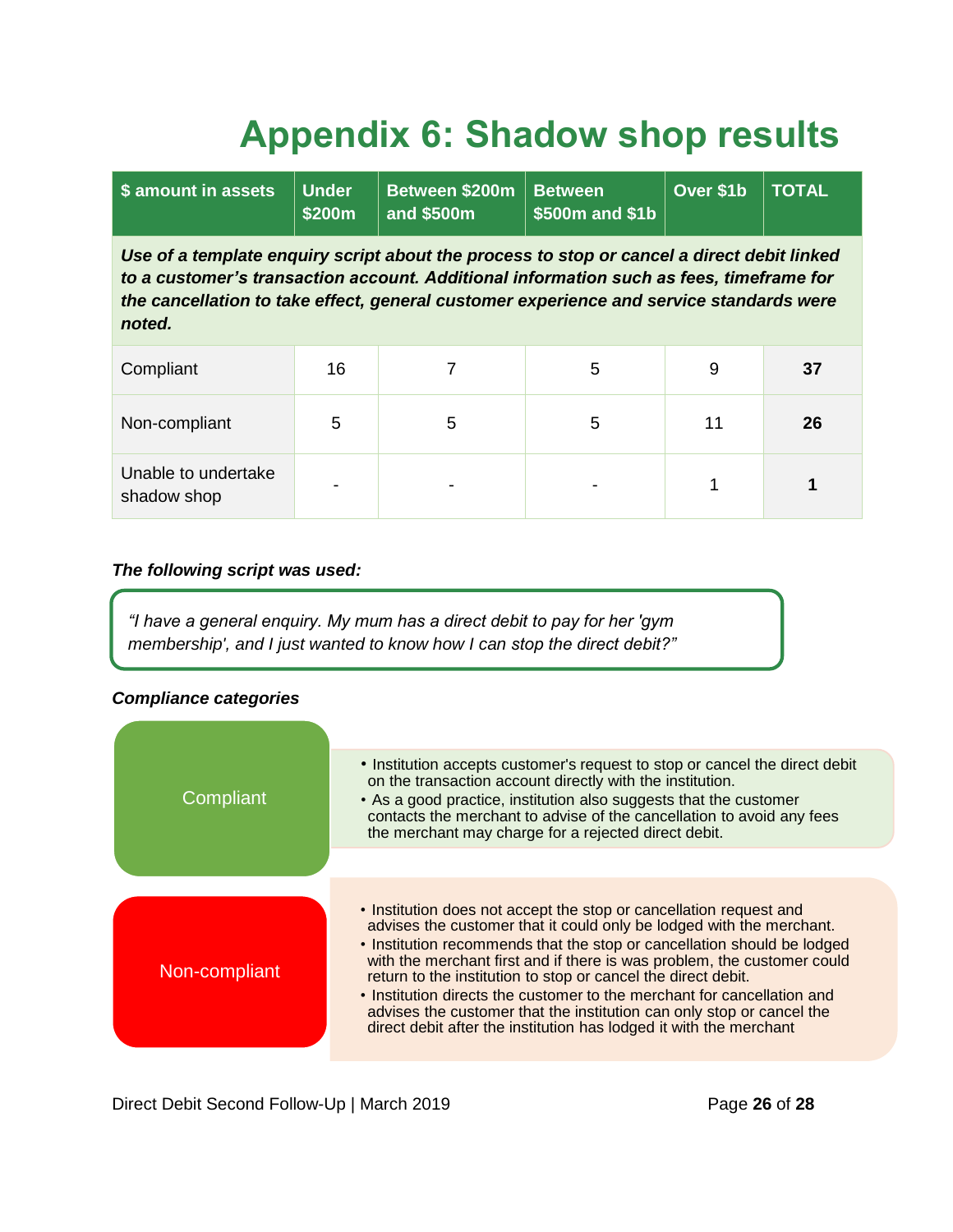# **Appendix 7: Participating institutions**

<span id="page-26-0"></span>

| By \$ amount in assets<br>By number of active members | <b>NSW</b>               | <b>NT</b>                    | <b>QLD</b>                   | <b>SA</b>                | <b>TAS</b>               | <b>VIC</b>               | <b>WA</b>                | <b>Total</b>     |
|-------------------------------------------------------|--------------------------|------------------------------|------------------------------|--------------------------|--------------------------|--------------------------|--------------------------|------------------|
| Large institutions (over \$1b)                        | 11                       | ۰                            | $\overline{3}$               | $\overline{3}$           |                          | $\overline{3}$           | $\overline{1}$           | 21               |
| Over 200,000                                          | $\overline{2}$           | $\qquad \qquad \blacksquare$ | $\overline{2}$               | 1                        |                          | $\overline{\phantom{a}}$ | $\overline{\phantom{a}}$ | 5                |
| Between 100,000 and 200,000                           | $\mathcal I$             | -                            |                              | $\overline{\phantom{a}}$ |                          | $\overline{2}$           | $\overline{\phantom{0}}$ | 3                |
| Between 50,000 and 100,000                            | 5                        | $\qquad \qquad \blacksquare$ | 1                            | $\overline{\phantom{a}}$ | $\overline{\phantom{0}}$ | 1                        | 1                        | 8                |
| Between 10,000 and 50,000                             | 3                        | -                            |                              | $\overline{2}$           |                          |                          | -                        | 5                |
| Medium institutions (\$500m to \$1b)                  | $6\phantom{1}$           |                              | $\overline{2}$               |                          | $\mathbf 1$              | 1                        |                          | 10               |
| Between 10,000 and 50,000                             | 6                        | $\qquad \qquad -$            | $\overline{2}$               | $\overline{\phantom{a}}$ | 1                        | 1                        | -                        | 10               |
| Small institutions (\$200m to \$500m)                 | $6\phantom{1}6$          | $\blacksquare$               | $\overline{3}$               | ٠                        |                          | 3                        |                          | 12               |
| Between 50,000 and 100,000                            | $\overline{\phantom{a}}$ | $\overline{\phantom{a}}$     | 1                            | $\blacksquare$           |                          | $\overline{\phantom{a}}$ | $\overline{\phantom{a}}$ | $\mathbf{1}$     |
| Between 10,000 and 50,000                             | 5                        |                              | $\overline{2}$               | $\overline{\phantom{a}}$ |                          | $\overline{2}$           |                          | 9                |
| Up to 10,000                                          | 1                        |                              |                              | $\overline{\phantom{a}}$ |                          | 1                        | -                        | $\boldsymbol{2}$ |
| Micro institutions (up to \$200m)                     | 10                       | 1                            | $\overline{1}$               | $\overline{2}$           |                          | $\overline{7}$           | Ξ.                       | 21               |
| Between 10,000 and 50,000                             | $\overline{2}$           | $\qquad \qquad \blacksquare$ | $\qquad \qquad \blacksquare$ | $\overline{\phantom{a}}$ |                          | $\overline{c}$           | $\overline{\phantom{a}}$ | 4                |
| Up to 10,000                                          | 8                        | 1                            | 1                            | $\overline{2}$           |                          | 5                        | $\overline{\phantom{a}}$ | 17               |
| <b>Total</b>                                          | 33                       | 1                            | 9                            | 5                        | 1                        | 14                       | $\mathbf 1$              | 64               |